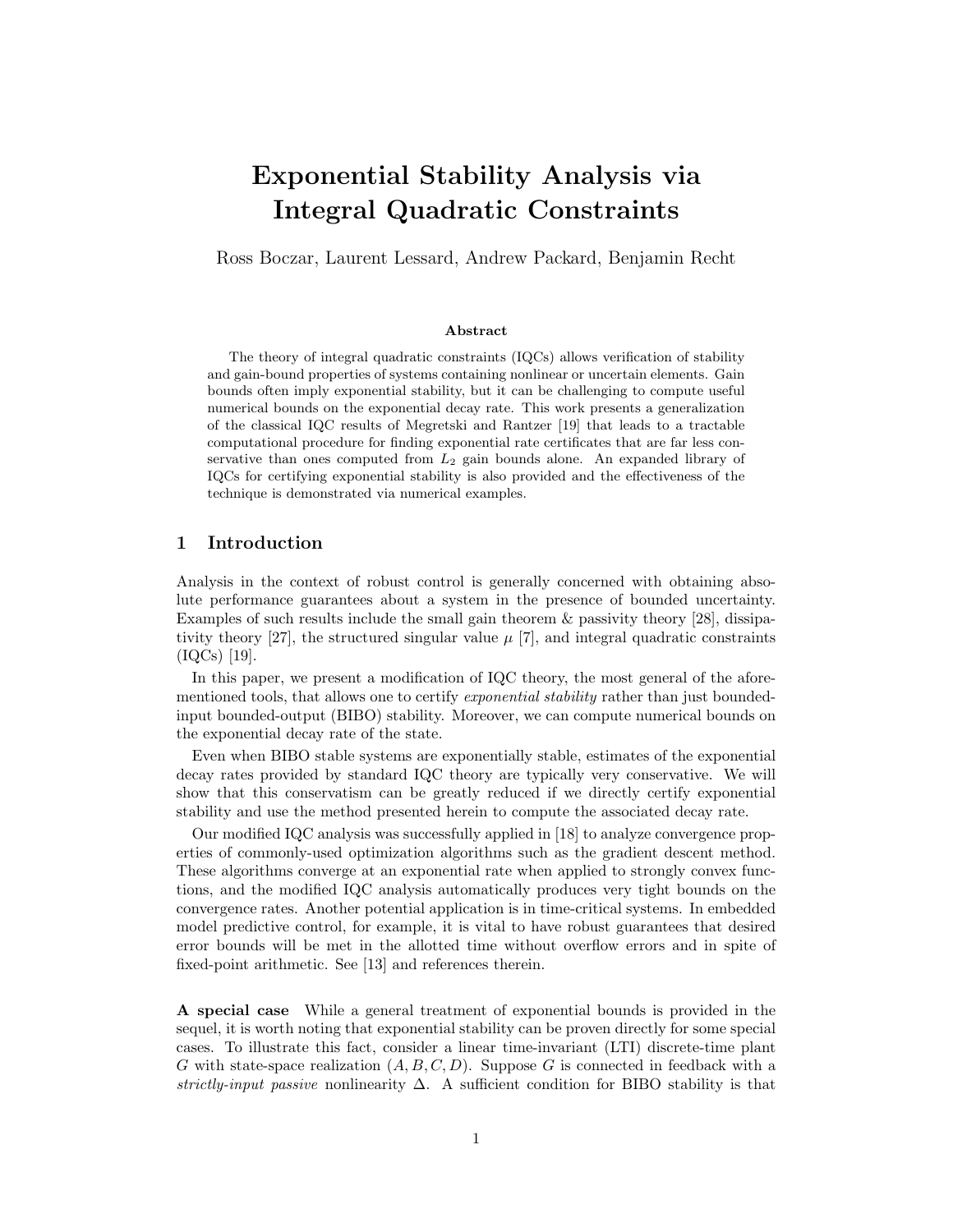there exists a positive definite matrix  $P \succ 0$  and a scalar  $\lambda \geq 0$  satisfying the linear matrix inequality (LMI)

<span id="page-1-0"></span>
$$
\begin{bmatrix} A & B \\ I & 0 \end{bmatrix}^{\mathsf{T}} \begin{bmatrix} P & 0 \\ 0 & -P \end{bmatrix} \begin{bmatrix} A & B \\ I & 0 \end{bmatrix} + \lambda \begin{bmatrix} 0 & C^{\mathsf{T}} \\ C & D+D^{\mathsf{T}} \end{bmatrix} \prec 0 \tag{1}
$$

This result is also related to the Positive Real Lemma (see [\[17\]](#page-26-4) and references therein). If we define  $V(x) := x^{\mathsf{T}} Px$ , then [\(1\)](#page-1-0) implies that V decreases along trajectories:  $V(x_{k+1}) \leq V(x_k)$  for all k. BIBO stability then follows from positivity and bound-edness of V. Observe that when [\(1\)](#page-1-0) holds, we may replace the right-hand side by  $-\varepsilon P$ for some sufficiently small  $\varepsilon > 0$ . We then conclude that  $V(x_{k+1}) \leq (1-\varepsilon)V(x_k)$  for all k and exponential stability follows. We may then maximize  $\varepsilon$  subject to feasibility of [\(1\)](#page-1-0) to further improve the rate bound.

Unfortunately, the approach outlined above of including  $-\varepsilon P$  fails in the general IQC setting due to the different role played by  $P$  in the associated LMI. In IQC theory, the LMI comes from the Kalman-Yakubovich-Popov (KYP) lemma and although it is structurally similar to  $(1)$ , P is not positive definite in general and V may not decrease along trajectories.

Our key insight is that by suitably modifying both the LMI and the IQC definition, we obtain a more broadly applicable condition for certifying exponential stability.

The paper is organized as follows. We cover some related work in the remainder of the introduction, we explain our notation and some basic results in Section [2,](#page-1-1) we develop and present our main result in Section [3,](#page-3-0) and we discuss computational considerations in Section [4.](#page-5-0) An explicit construction of the (conservative) rate guarantees implied by finite  $L_2$  gain is given in Section [5.](#page-7-0) In Section [6](#page-10-0) we provide a library of applicable IQCs. Finally, we present illustrative examples demonstrating the usefulness of our result in Section [7,](#page-14-0) and we make some concluding remarks in Section [8.](#page-18-0)

Related work It is noted in [\[19,](#page-26-0) [22\]](#page-26-5) that BIBO stability often implies exponential stability. In particular, exponential stability follows if the nonlinearity satisfies an additional fading memory property. So under mild assumptions, the robust stability guarantee from IQC theory automatically implies exponential stability as well. The proof of this result uses the  $L_2$  gain from the stability analysis to construct an exponential rate bound. We will see in Section [7](#page-14-0) that bounds computed in this way can be very conservative.

Other proofs of exponential stability have appeared in the literature for specific classes of nonlinearities. Some examples include sector-bounded nonlinearities [\[5,](#page-26-6)[16\]](#page-26-7) and nonlinearities satisfying a Popov IQC [\[14\]](#page-26-8). These works exploit LMI modifications akin to the one shown with [\(1\)](#page-1-0) earlier in this section.

This work is inspired by [\[18\]](#page-26-2), which presents an approach for proving the robust exponential stability of optimization algorithms. The approach of [\[18\]](#page-26-2) uses a time-domain formulation of IQCs modified to handle exponential stability. In contrast, the present work develops the aforementioned exponential stability analysis entirely in the frequency domain and its applicability is not restricted to the analysis of iterative optimization algorithms. Moreover, we clarify the connection to the seminal IQC results in [\[19\]](#page-26-0). Parts of this work first appeared in the conference paper [\[2\]](#page-25-0). Since then, an analogous continuoustime formulation with alternative techniques and motivations also appeared in [\[12\]](#page-26-9).

# <span id="page-1-1"></span>2 Notation and preliminaries

We adopt a setup analogous to the one used in [\[19\]](#page-26-0), with the exception that we will work in discrete time rather than continuous time. The conjugate transpose of a vector  $v \in \mathbb{C}^n$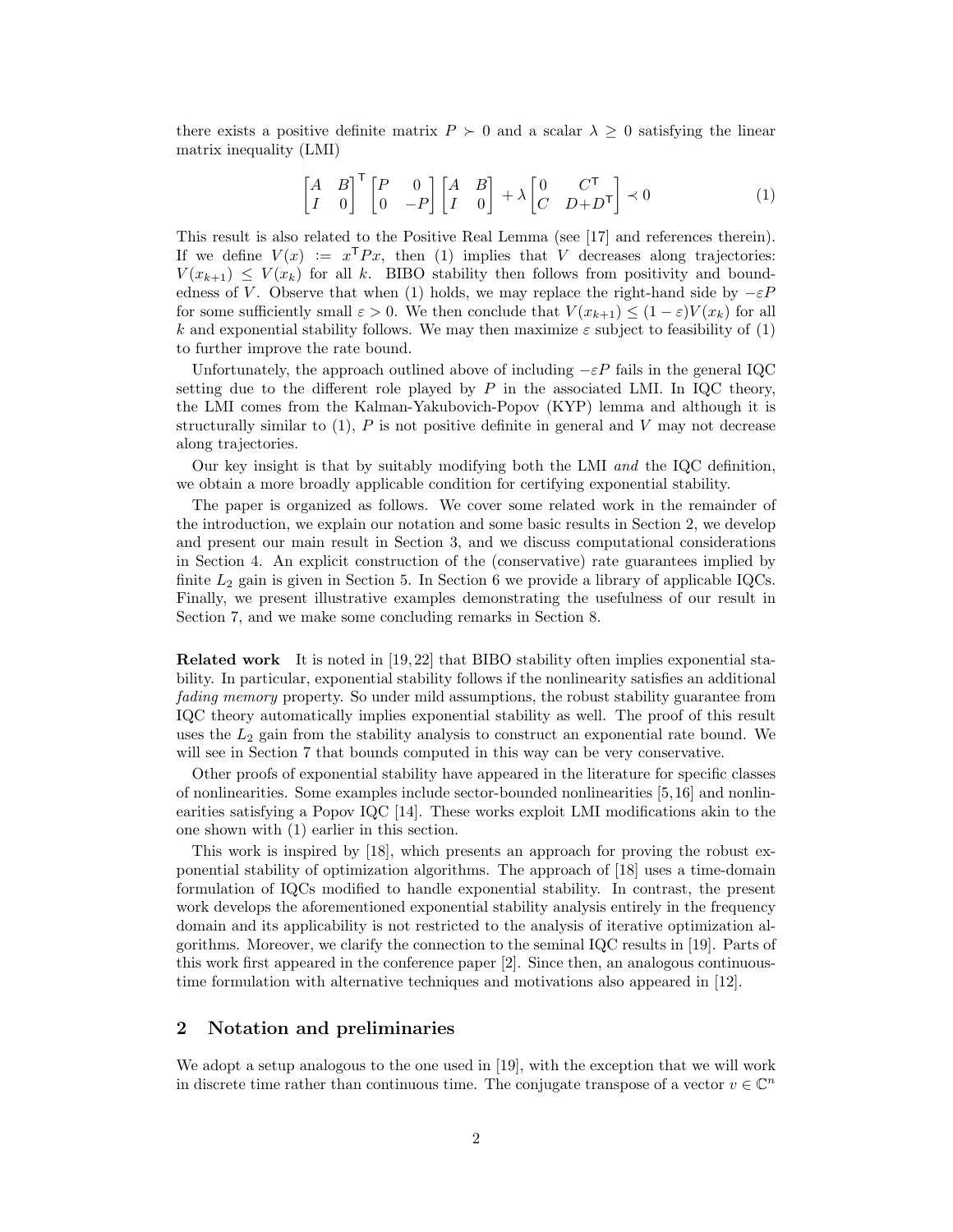is denoted  $v^*$ . The unit circle in the complex plane is denoted  $\mathbb{T} := \{z \in \mathbb{C} \mid |z| = 1\}$ The z-transform of a time-domain signal  $x := (x_0, x_1, \dots)$  is denoted  $\hat{x}(z)$  and defined as  $\hat{x}(z) := \sum_{k=0}^{\infty} x_k z^{-k}$ . The *i*-th coordinate of the vector x is denoted  $x^{(i)}$ .

A Hermitian positive definite (semidefinite) matrix M is denoted  $M \succ 0$  ( $M \succeq 0$ ). Function composition is denoted  $(g \circ f)(x) := g(f(x))$ . A sequence  $u = (u_0, u_1, \dots)$  is said to be in  $\ell_2$  if  $\sum_{k=0}^{\infty} |u_k|^2 < \infty$ . A sequence  $u_k$  is said to be in  $\ell_2^{\rho}$  for some  $\rho \in (0, 1)$ if the sequence  $(\rho^{-k}u_k)$  is in  $\ell_2$ , i.e.  $\sum_{k=0}^{\infty} \rho^{-2k} |u_k|^2 < \infty$ . Note that  $\ell_2^{\rho} \subset \ell_2$ . Let  $\mathcal{RH}_{\infty}^{m\times n}$  be the set of  $m\times n$  matrices whose elements are proper rational functions with real coefficients analytic outside the closed unit disk.

Consider the standard setup of Fig. [1](#page-2-0) (the Lur'e system). The block  $G$  contains the known LTI part of the system while  $\Delta$  contains the part that is uncertain, unknown, nonlinear, or otherwise troublesome. The interconnection is said to be well-posed if the



<span id="page-2-0"></span>Figure 1: Linear time-invariant system G in feedback with a nonlinearity  $\Delta$ .

map  $(v, w) \mapsto (e, f)$  has a causal inverse. The interconnection is said to be bounded-input bounded-output (BIBO) stable if, in addition, there exists some  $\gamma > 0$  such that when G is initialized with zero state,

$$
||v||^2 + ||w||^2 \le \gamma (||e||^2 + ||f||^2)
$$

for all square-summable inputs f and e, and where  $\|\cdot\|$  denotes the  $\ell_2$  norm. Finally, the interconnection is exponentially stable if there exists some  $\rho \in (0,1)$  and  $c > 0$  such that if  $f = 0$  and  $e = 0$ , the state  $x_k$  of G will decay exponentially with rate  $\rho$ . That is,

$$
||x_k|| \le c \rho^k ||x_0|| \quad \text{for all } k.
$$

We now present the classical IQC definition and stability result, which will be modified in the sequel to guarantee exponential convergence. These results are discrete-time analogs of the main IQC results of Megretski and Rantzer [\[19\]](#page-26-0).

<span id="page-2-2"></span>**Definition 1** (IQC). Signals  $y \in \ell_2$  and  $u \in \ell_2$  with associated z-transforms  $\hat{y}(z)$  and  $\hat{u}(z)$  satisfy the IQC defined by a Hermitian complex-valued function  $\Pi$  if

<span id="page-2-1"></span>
$$
\int_{\mathbb{T}} \left[ \hat{y}(z) \right]^* \Pi(z) \left[ \hat{y}(z) \right] dz \ge 0.
$$
\n(2)

A bounded causal operator  $\Delta$  satisfies the IQC defined by  $\Pi$  if [\(2\)](#page-2-1) holds for all  $y \in \ell_2$  with  $u = \Delta(y)$ . We also define IQC( $\Pi(z)$ ) to be the set of all  $\Delta$  that satisfy the IQC defined by  $\Pi$ .

<span id="page-2-3"></span>**Theorem 2** (Stability result). Let  $G(z) \in \mathcal{RH}_{\infty}^{m \times n}$  and let  $\Delta$  be a bounded causal operator. Suppose that:

- i) for every  $\tau \in [0,1]$ , the interconnection of G and  $\tau \Delta$  is well-posed.
- ii) for every  $\tau \in [0,1]$ , we have  $\tau \Delta \in \mathrm{IQC}(\Pi(z))$ .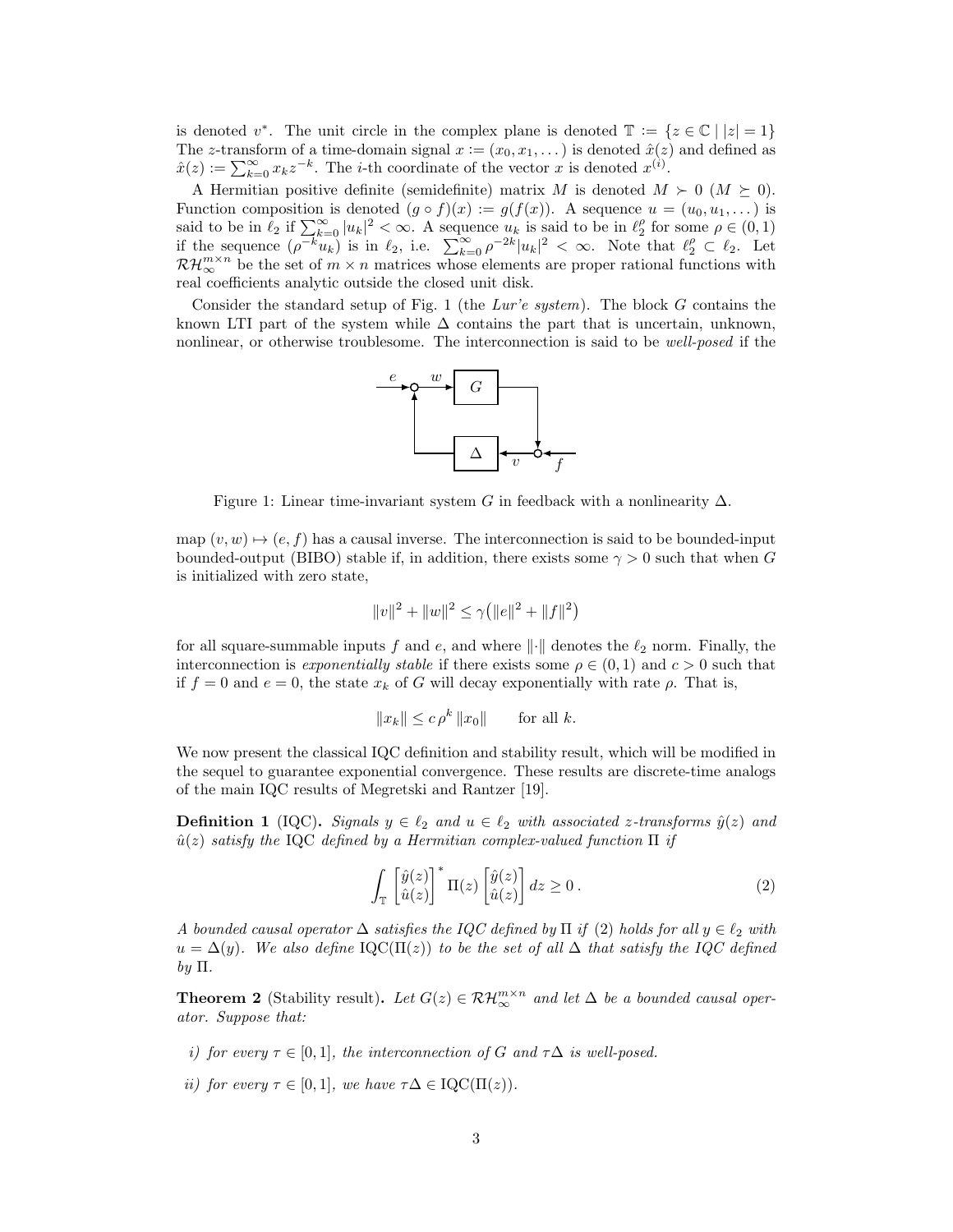iii) there exists  $\varepsilon > 0$  such that

$$
\begin{bmatrix} G(z) \\ I \end{bmatrix}^* \Pi(z) \begin{bmatrix} G(z) \\ I \end{bmatrix} \preceq -\varepsilon I, \quad \forall z \in \mathbb{T}.
$$

Then, the feedback interconnection of G and  $\Delta$  is BIBO stable.

## <span id="page-3-0"></span>3 Frequency-domain condition

In this section, we augment Definition [1](#page-2-2) and the classical result of Theorem [2](#page-2-3) to derive a frequency-domain condition that certifies exponential stability.

**Definition 3.** The operators  $\rho_+$ ,  $\rho_-$  are defined as the time-domain, time-dependent multipliers  $\rho^k$ ,  $\rho^{-k}$ , respectively, where  $\rho \in (0,1)$  is a defined constant.

<span id="page-3-2"></span>**Remark 4.** The operator  $\rho_-\circ (G(z) \circ \rho_+)$  is equivalent to the operator  $G(\rho z)$ . This follows from the fact that, for any constant  $a > 0$  and signal  $u_k$ , the z-transform of  $a^{-k}u_k$  is given by  $\hat{u}(az)$ . See Fig. [2](#page-3-1) for an illustration.



<span id="page-3-1"></span>Figure 2: Illustration of Remark [4.](#page-3-2)

In order to show exponential stability of the system in Fig. [1,](#page-2-0) we will relate it to BIBO stability of the modified system shown in Fig. [3.](#page-3-3) This equivalence is closely related to the theory of stability multipliers [\[23\]](#page-26-10).



<span id="page-3-3"></span>Figure 3: Modified feedback diagram with additional multipliers and inputs. For appropriately chosen  $e$  and  $f$  and with zero initial condition, we show how this diagram is equivalent to that of Fig. [1.](#page-2-0)

<span id="page-3-4"></span>**Proposition 5.** Suppose  $G(z)$  has a minimal realization  $(A, B, C, D)$ . If the intercon-nection in Fig. [3](#page-3-3) is BIBO stable, then the interconnection in Fig. [1](#page-2-0) with initial state  $x_0$ is exponentially stable.

**Proof.** Intuitively, if v and w are small in the BIBO sense compared to e and f, then y must be even smaller. See Appendix [A.1](#page-18-1) for a detailed proof.

<span id="page-3-5"></span>In an effort to define IQCs for the transformed system shown in Fig. [3,](#page-3-3) we introduce the concept of the  $\rho$ -IQC.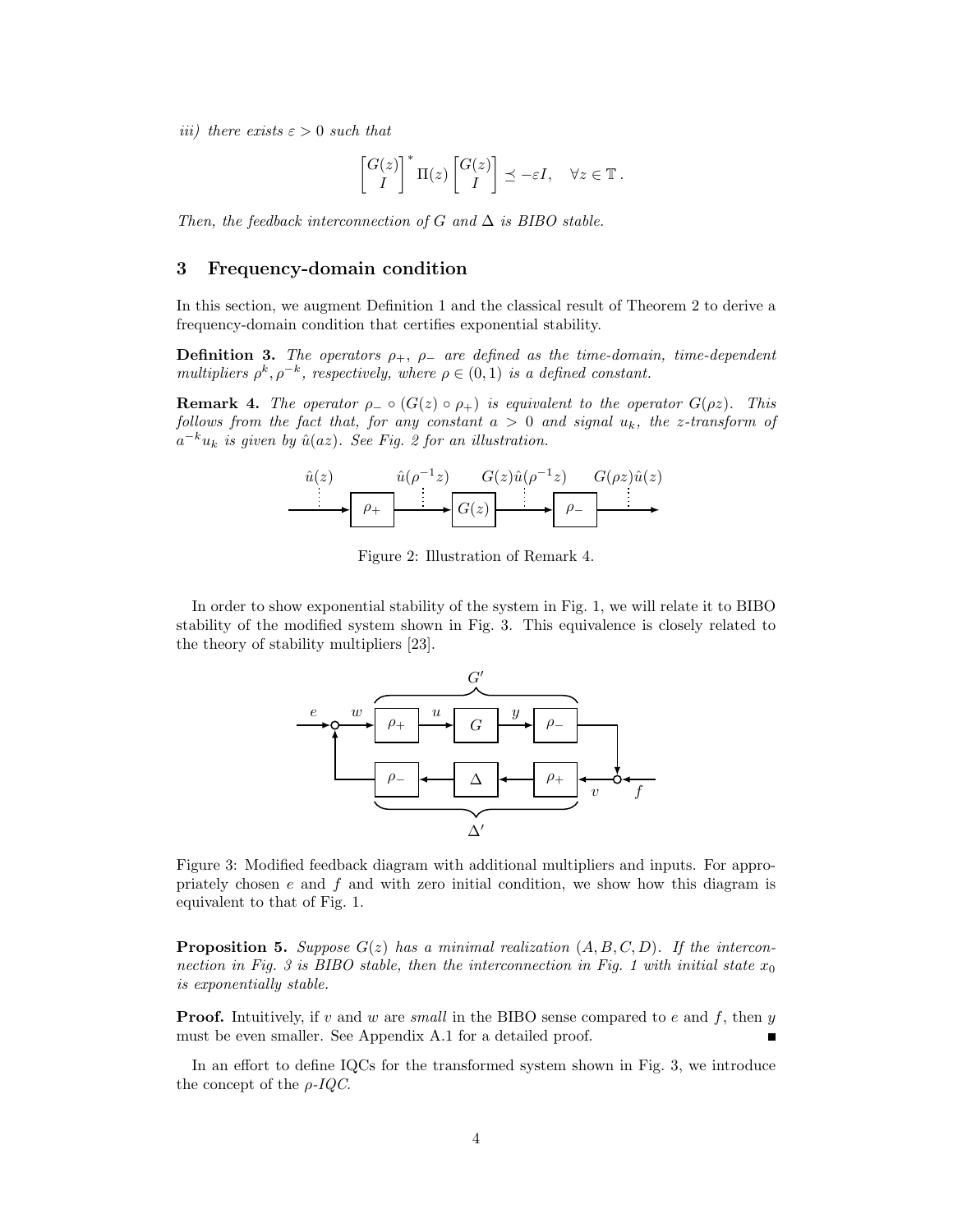**Definition 6** ( $\rho$ -IQC). Signals  $y \in \ell_2^{\rho}$  and  $u \in \ell_2^{\rho}$  with associated z-transforms  $\hat{y}(z)$  and  $\hat{u}(z)$  satisfy the ρ-IQC defined by a Hermitian complex-valued function  $\Pi$  if

<span id="page-4-0"></span>
$$
\int_{\mathbb{T}} \left[ \hat{y}(\rho z) \right]^* \Pi(\rho z) \left[ \hat{y}(\rho z) \right] dz \ge 0.
$$
\n(3)

A bounded causal operator  $\Delta$  satisfies the ρ-IQC defined by  $\Pi$  if [\(3\)](#page-4-0) holds for all  $y \in \ell_2^{\rho}$ with  $u = \Delta(y)$ . We also define IQC( $\Pi(z), \rho$ ) to be the set of all  $\Delta$  that satisfy the  $\rho$ -IQC defined by Π.

Note that the concept of a  $\rho$ -IQC generalizes that of a regular IQC. Indeed, we have  $\text{IQC}(\Pi(z), 1) = \text{IQC}(\Pi(z))$ . The restriction of  $u \in \ell_2^{\rho}$  and  $y \in \ell_2^{\rho}$  corresponds to the restriction of  $u \in \ell_2$  and  $y \in \ell_2$  in the classical definition of IQC [\[19\]](#page-26-0). Now equipped with  $\rho$ -IQCs, we can relate  $\Delta'$  in Fig. [3](#page-3-3) to  $\Delta$  in Fig. [1.](#page-2-0)

<span id="page-4-1"></span>**Proposition 7.** Let  $\Delta$  be a bounded causal operator, and let  $\Pi$  be a Hermitian complex-valued function. As in Fig. [3,](#page-3-3) define  $\Delta' := \rho_- \circ (\Delta \circ \rho_+)$ . Then the following statements are equivalent.

- (i)  $\Delta \in \text{IQC}(\Pi(z), \rho)$
- (ii)  $\Delta' \in \text{IQC}(\Pi(\rho z))$

**Proof.** We define the discrete Fourier transform of the input and output of  $\Delta$  as  $\hat{y}(z)$  and  $\hat{u}(z)$ , respectively. Then, from the definition of  $\rho_+$  and  $\rho_-,$ , we have that  $\hat{w}(z) = \hat{u}(\rho z)$ and  $\hat{v}(z) = \hat{y}(\rho z)$ . Substituting into the IQC definition [\(2\)](#page-2-1), we obtain [\(3\)](#page-4-0) as required.

Proposition [7](#page-4-1) is illustrated in Fig. [4.](#page-4-2)



<span id="page-4-2"></span>Figure 4: Illustration of Proposition [7.](#page-4-1)

We now state our main result, an exponential stability theorem analogous to the classical result in Theorem [2.](#page-2-3)

<span id="page-4-4"></span>**Theorem 8** (Exponential stability). Fix  $\rho \in (0,1)$ . Let  $G(\rho z) \in \mathcal{RH}_{\infty}^{m \times n}$  and  $\Delta$  be a bounded causal operator such that  $\Delta' := \rho_-\circ(\Delta\circ\rho_+)$  is also bounded and causal. Furthermore, suppose that:

- i) for every  $\tau \in [0,1]$ , the interconnection of G and  $\tau \Delta$  is well-posed.
- ii) for every  $\tau \in [0,1]$ , we have  $\tau \Delta \in \mathrm{IQC}(\Pi(z), \rho)$ .
- iii) there exists  $\varepsilon > 0$  such that

<span id="page-4-3"></span>
$$
\begin{bmatrix} G(\rho z) \\ I \end{bmatrix}^* \Pi(\rho z) \begin{bmatrix} G(\rho z) \\ I \end{bmatrix} \preceq -\varepsilon I, \quad \forall z \in \mathbb{T} . \tag{4}
$$

Then, the interconnection of G and  $\Delta$  shown in Fig. [1](#page-2-0) is exponentially stable with rate  $\rho$ .

**Proof.** We apply Theorem [2](#page-2-3) to the interconnection in Fig. [3](#page-3-3) with operators  $G(\rho z)$  and  $\Delta'$  and the IQC Π( $ρz$ ).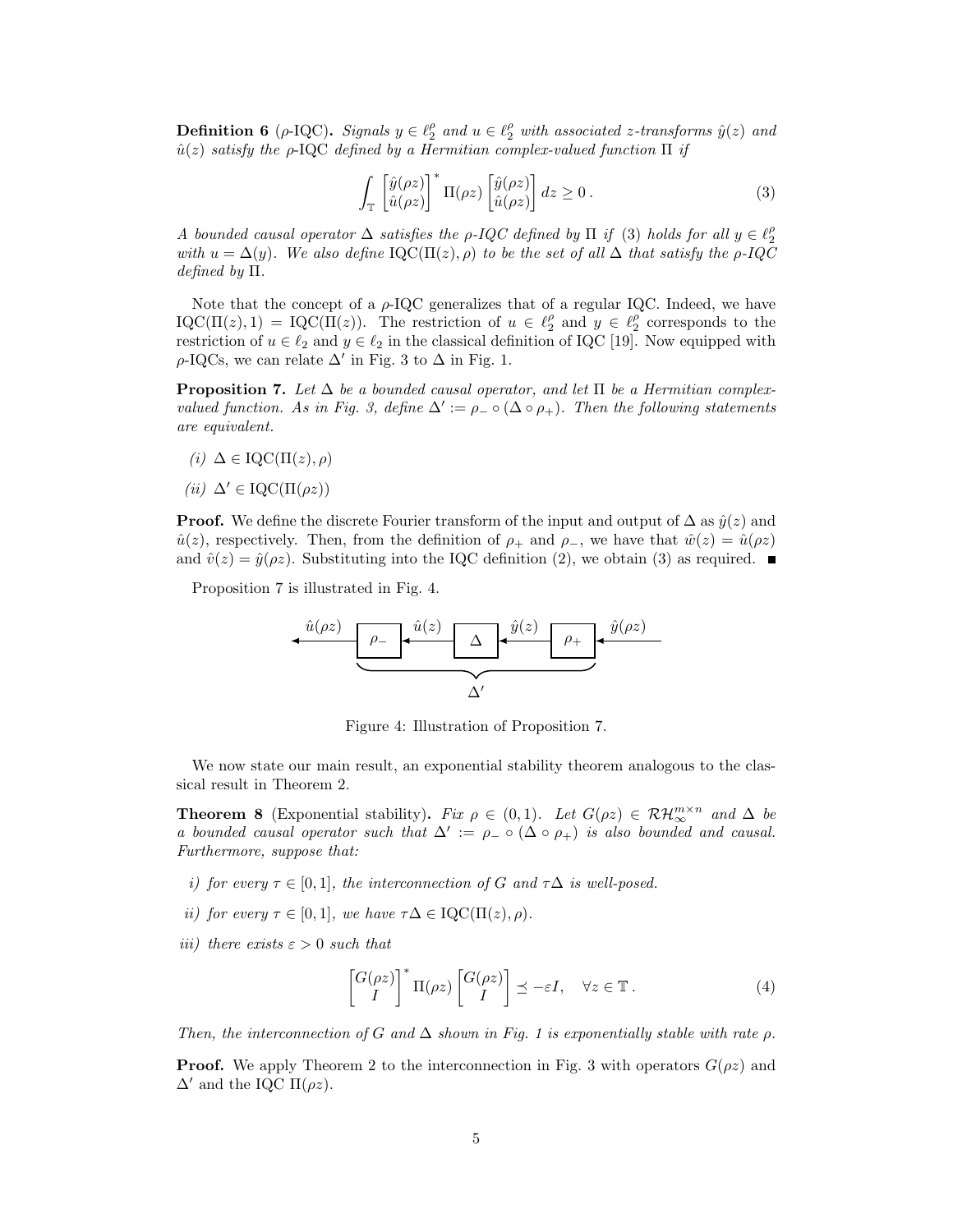- (a) Since Fig. [1](#page-2-0) and Fig. [3](#page-3-3) have the same interconnection structure, well-posedness is equivalent.
- (b) Due to the equivalence of IQCs in Proposition [7,](#page-4-1)

$$
\tau\Delta \in \text{IQC}(\Pi(z), \rho) \iff \rho_{-} \circ ((\tau\Delta) \circ \rho_{+}) \in \text{IQC}(\Pi(\rho z))
$$

$$
\iff \tau(\rho_{-} \circ (\Delta \circ \rho_{+})) \in \text{IQC}(\Pi(\rho z))
$$

$$
\iff \tau\Delta' \in \text{IQC}(\Pi(\rho z)) .
$$

(c) This is condition iii) of Theorem [2](#page-2-3) using  $G(\rho z)$  and  $\Delta'$ .

Thus, these three conditions ensure BIBO stability of the system in Fig. [3.](#page-3-3) We then apply Proposition [5](#page-3-4) to arrive at exponential stability of Fig. [1.](#page-2-0)

Note that the assumption  $G(\rho z) \in \mathcal{RH}_{\infty}^{m \times n}$  restricts us to verifying rates that are no faster than the rate of convergence of the open-loop  $G$ , which corresponds to the largest (in magnitude) pole of  $G(z)$ . Assuming WLOG that  $\Delta(0) = 0$ , this is clear as  $\Delta \equiv 0$ (corresponding to open-loop G) satisfies any  $\rho$ -IQC.

# <span id="page-5-0"></span>4 Computation

As in the classical IQC setting, to guarantee stability, the frequency-domain inequality (FDI) [\(4\)](#page-4-3) must be verified for every  $\omega \in [0, 2\pi)$ . However, if the IQC in question exhibits a particular factorization, then the discrete-time KYP Lemma can be applied to convert the infinite-dimensional FDI to a finite-dimensional LMI. We now review these results.

<span id="page-5-1"></span>Definition 9. We say  $\Pi$  has a factorization  $(\Psi, M)$  if

$$
\Pi(z) = \Psi(z)^* M \Psi(z) ,
$$

where  $\Psi$  is a stable linear time-invariant system, M is a constant Hermitian matrix, and  $\Psi(z)^*$  denotes the conjugate transpose of  $\Psi(z)$ .

Remark 10. Definition [9](#page-5-1) is similar to J-spectral factorization (see [\[30\]](#page-27-2) and references therein), except we require them to hold for arbitrary  $z \in \mathbb{C}$ . Spectral factorizations are commonly evaluated on the unit circle for discrete systems (c.f. the imaginary axis for continuous-time systems). In such cases, we have  $z^* = z^{-1}$  for all  $z \in \mathbb{T}$  and  $s^* = -s$ for all  $s \in j\mathbb{R}$ . For this reason, factorizations are conventionally written using the para-Hermitian conjugate defined as  $\Psi^{\sim}(z) := \Psi^{\mathsf{T}}(z^{-1})$  (c.f.  $\Psi^{\sim}(s) := \Psi^{\mathsf{T}}(-s)$  for continuous time). Although these definitions are equivalent to  $\Psi(z)^*$  (c.f.  $\Psi(s)^*$ ) in general, we cannot use the para-Hermitian conjugate for our factorization because we require it to hold for all  $z \in \mathbb{C}$ .

<span id="page-5-3"></span>**Remark 11.** If  $\Pi(z)$  has a factorization  $(\Psi, M)$  and  $\Psi(\rho z)$  is stable, then by Parseval's Theorem, [\(3\)](#page-4-0) is equivalent to

$$
\sum_{k=0}^{\infty} \rho^{-2k} z_k^{\mathsf{T}} M z_k \ge 0 , \quad \text{where } z := \Psi \begin{pmatrix} y \\ u \end{pmatrix} .
$$

<span id="page-5-2"></span>The KYP lemma, stated below, is attributed to Kalman, Yakubovich, and Popov. A simple proof and further references can be found in [\[20\]](#page-26-11).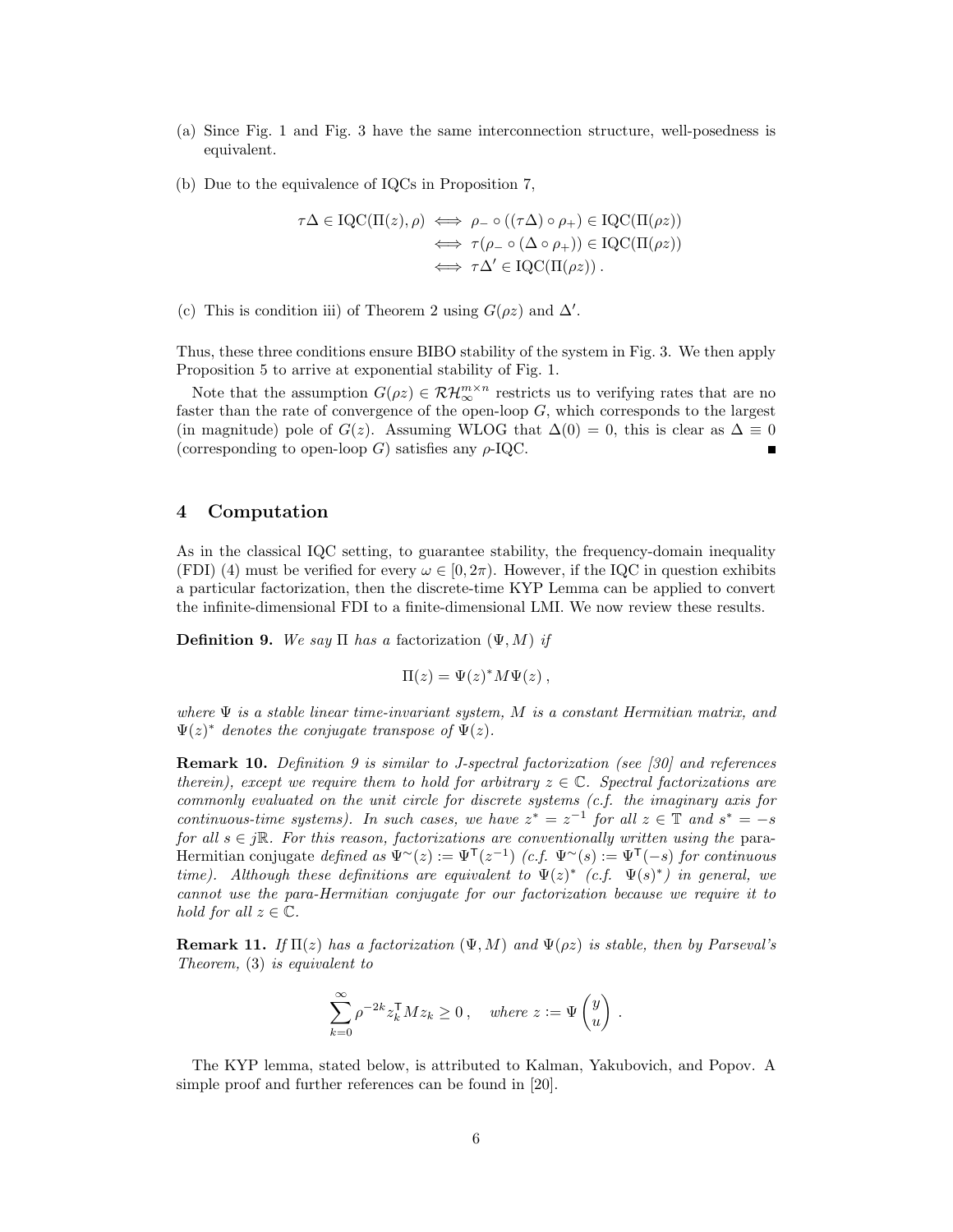Lemma 12 (Discrete-time KYP Lemma). Suppose A, B, M are given matrices where M is Hermitian and A has no eigenvalues on the unit circle. Then the following FDI:

$$
\left[\binom{zI-A}{I}^{-1}B\right]^* M \left[\binom{zI-A}{I}^{-1}B\right] \prec 0
$$

holds for all  $z \in \mathbb{T}$  if and only if there exists a  $P = P^{\mathsf{T}}$  and  $\lambda \geq 0$  satisfying the LMI

$$
\begin{bmatrix} A & B \\ I & 0 \end{bmatrix}^{\mathsf{T}} \begin{bmatrix} P & 0 \\ 0 & -P \end{bmatrix} \begin{bmatrix} A & B \\ I & 0 \end{bmatrix} + \lambda M \prec 0.
$$

Corollary 13. Suppose the realization of G is given by  $(A, B, C, D)$  and assume  $\Pi$  has a factorization  $(\Psi, M)$ , where the realization of  $\Psi$  is given by

$$
\Psi = \begin{bmatrix} A_{\Psi} & B_{\Psi_1} & B_{\Psi_2} \\ C_{\Psi} & D_{\Psi_1} & D_{\Psi_2} \end{bmatrix}
$$

Then [\(4\)](#page-4-3) is equivalent to the existence of  $P = P<sup>T</sup>$  and  $\lambda \ge 0$  such that

$$
\begin{bmatrix} \hat{A}^{\mathsf{T}} P \hat{A} - \rho^2 P & \hat{A}^{\mathsf{T}} P \hat{B} \\ \hat{B}^{\mathsf{T}} P \hat{A} & \hat{B}^{\mathsf{T}} P \hat{B} \end{bmatrix} + \lambda \begin{bmatrix} \hat{C}^{\mathsf{T}} \\ \hat{D}^{\mathsf{T}} \end{bmatrix} M \begin{bmatrix} \hat{C} & \hat{D} \end{bmatrix} \prec 0 \tag{5}
$$

<span id="page-6-0"></span>.

where  $(\hat{A}, \hat{B}, \hat{C}, \hat{D})$  are defined as

$$
\left[\begin{array}{c|c}\n\hat{A} & \hat{B} \\
\hline\n\hat{C} & \hat{D}\n\end{array}\right] := \left[\begin{array}{cc|c}\nA & 0 & B \\
B_{\Psi_1}C & A_{\Psi} & B_{\Psi_2} + B_{\Psi_1}D \\
\hline\nD_{\Psi_1}C & C_{\Psi} & D_{\Psi_2} + D_{\Psi_1}D\n\end{array}\right] .
$$

**Proof.** A similar result is proven in [\[25\]](#page-27-3), which we repeat here for completeness.

$$
\begin{bmatrix} G(z) \\ I \end{bmatrix}^* \Pi(z) \begin{bmatrix} G(z) \\ I \end{bmatrix} = [\star]^* M \begin{bmatrix} \hat{C} & \hat{D} \end{bmatrix} \begin{bmatrix} (zI - \hat{A})^{-1} \hat{B} \\ I \end{bmatrix}
$$

where  $\star$  denotes the repeated part of the quadratic form surrounding M. Similarly, we have

$$
\rho^{-2} \begin{bmatrix} G(\rho z) \\ I \end{bmatrix}^* \Pi(\rho z) \begin{bmatrix} G(\rho z) \\ I \end{bmatrix} = [\star]^* \rho^{-2} M \begin{bmatrix} \hat{C} & \hat{D} \end{bmatrix} \begin{bmatrix} (\rho z I - \hat{A})^{-1} \hat{B} \\ I \end{bmatrix}
$$

$$
= [\star]^* \rho^{-2} M \begin{bmatrix} \hat{C} & \hat{D} \end{bmatrix} \begin{bmatrix} (zI - \rho^{-1} \hat{A})^{-1} \rho^{-1} \hat{B} \\ I \end{bmatrix}.
$$

If  $\rho^{-1}\hat{A}$  has no eigenvalues on the unit circle, we may then invoke Lemma [12](#page-5-2) (applied to  $\rho^{-1}\hat{A}$ ,  $\rho^{-1}\hat{B}$ , and the appropriate M term) and multiply through by  $\rho^2$  to show that [\(4\)](#page-4-3) is equivalent to the existence of  $P = P<sup>T</sup>$  and  $\lambda \ge 0$  such that [\(5\)](#page-6-0) holds, as required.

With the advent of fast interior-point methods to solve LMIs, the feasibility of the LMI [\(5\)](#page-6-0) can often be quickly ascertained for any fixed  $\rho^2$ . Since the size of the LMI is often on the order of the size of the system G and the IQC  $\Pi$ , many practical linear systems lead to LMIs of relatively moderate size.

Finding the best upper bound amounts to minimizing  $\rho^2$  subject to [\(5\)](#page-6-0) being feasible. This type of problem occurs frequently in robust control and is known as a generalized eigenvalue optimization problem (GEVP) [\[4\]](#page-26-12). The GEVP is not an LMI because [\(5\)](#page-6-0) is not jointly linear in  $\rho^2$  and P. One simple approach to solving the GEVP is to perform a bisection search on  $\rho^2$ , but there are more sophisticated methods available; see for example [\[3\]](#page-25-1).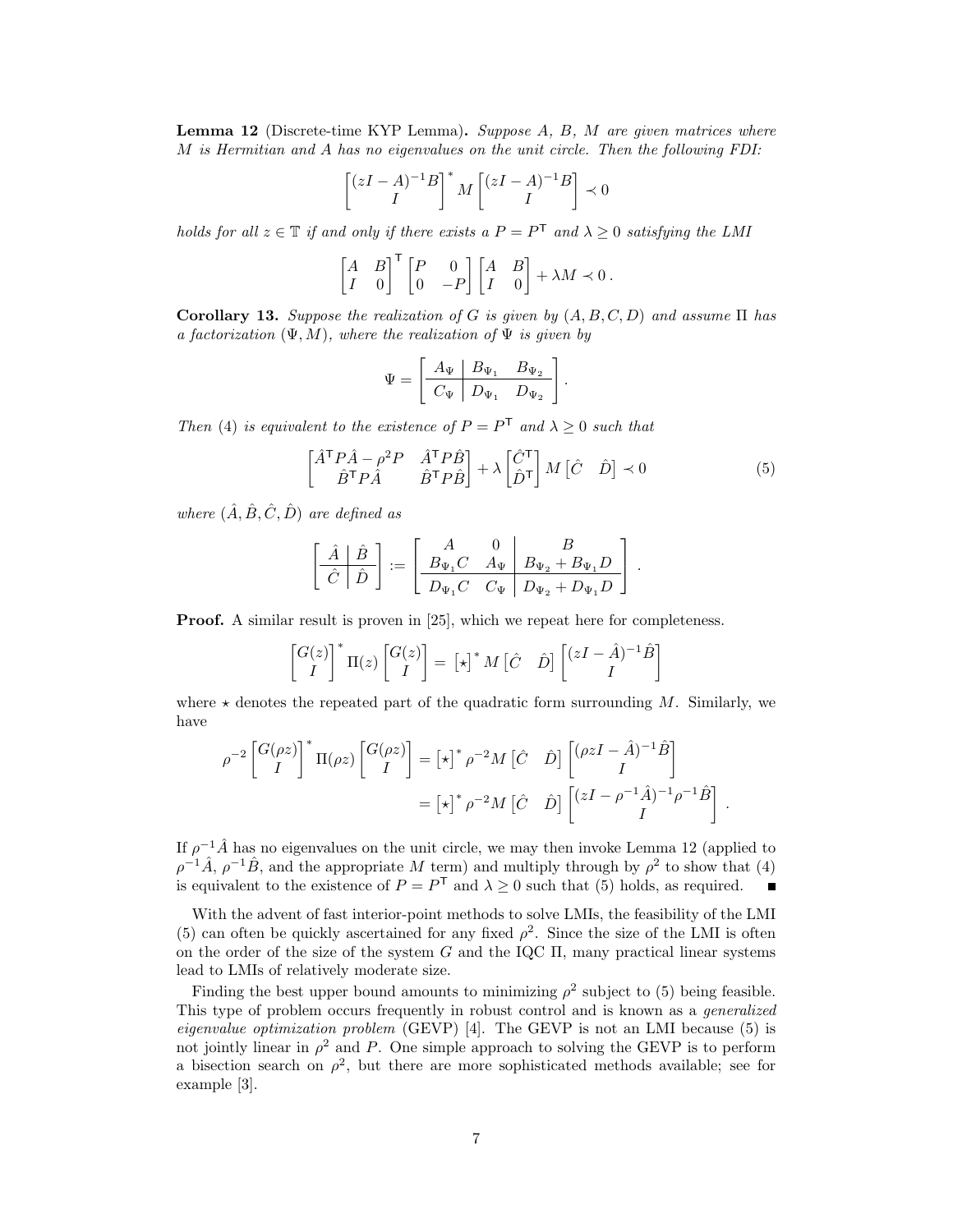Remark 14. The results above may also be carried through in continuous time. In that case, an equation analogous to [\(4\)](#page-4-3) must be satisfied for  $G(s - \lambda)$  for all  $\omega \in [0, \infty)$ , and can be verified by finding  $P = P^{\mathsf{T}}$  and  $\lambda \geq 0$  such that

$$
\begin{bmatrix} \hat{A}^{\mathsf{T}} P + P \hat{A} - 2\lambda P & P \hat{B} \\ \hat{B}^{\mathsf{T}} P & 0 \end{bmatrix} + \lambda \begin{bmatrix} \hat{C}^{\mathsf{T}} \\ \hat{D}^{\mathsf{T}} \end{bmatrix} M \begin{bmatrix} \hat{C} & \hat{D} \end{bmatrix} \prec 0.
$$

An alternative continuous-time formulation is detailed in [\[12\]](#page-26-9).

Applying a bisection search on  $\rho^2$  requires the  $\rho$ -IQC to obey a certain monotonicity property, which we now define.

**Definition 15** (Monotonicity). We say an IQC  $\Pi(z)$  satisfies the monotonicity property if for all  $0 < \rho \leq \rho' < 1$ , we have:

$$
\Delta \in IQC(\Pi(z), \rho) \implies \Delta \in IQC(\Pi(z), \rho').
$$

All of the  $\rho$ -IQCs discussed herein satisfy the monotonicity property. If an IQC does not satisfy this property, then a grid search may be used instead of bisection.

## <span id="page-7-0"></span>5 Exponential rates from gain bounds

In [\[19\]](#page-26-0), IQC analysis is used to certify  $L_2$  stability of interconnected systems. As noted in [\[19\]](#page-26-0): "for general classes of ordinary differential equations, exponential stability is equivalent to the input/output stability...".

While input/output stability often implies exponential stability, we will show through examples that exponential rates constructed from  $\ell_2$  bounds can be very conservative. This fact justifies the use of a dedicated technique for certifying exponential rates rather than using an  $\ell_2$  analysis.

We will need two results. First, a well-known generalization of Theorem [2](#page-2-3) that allows us to optimize the  $\ell_2$  gains over any pair of signals. We'll consider the scenario of Fig. [5,](#page-7-1) which is slightly more general than the setup in Fig. [1.](#page-2-0)



<span id="page-7-1"></span>Figure 5: Augmented LTI system G in feedback with a nonlinearity  $\Delta$ .

We would like to show that the input  $d$  and output  $e$  satisfy some IQC of the form

<span id="page-7-2"></span>
$$
\int_{\mathbb{T}} \left[ \frac{\hat{d}(z)}{\hat{e}(z)} \right]^* \Pi_p(z) \left[ \frac{\hat{d}(z)}{\hat{e}(z)} \right] dz \ge 0.
$$
\n(6)

The following result appears for example in [\[1\]](#page-25-2) and a complete proof is given in [\[26\]](#page-27-4).

<span id="page-7-3"></span>**Theorem 16.** Let  $G(z) \in \mathcal{RH}_{\infty}^{m \times n}$  and let  $\Delta$  be a bounded causal operator. Suppose G is partitioned according to the dimensions of the input and output channels in Fig. [5.](#page-7-1)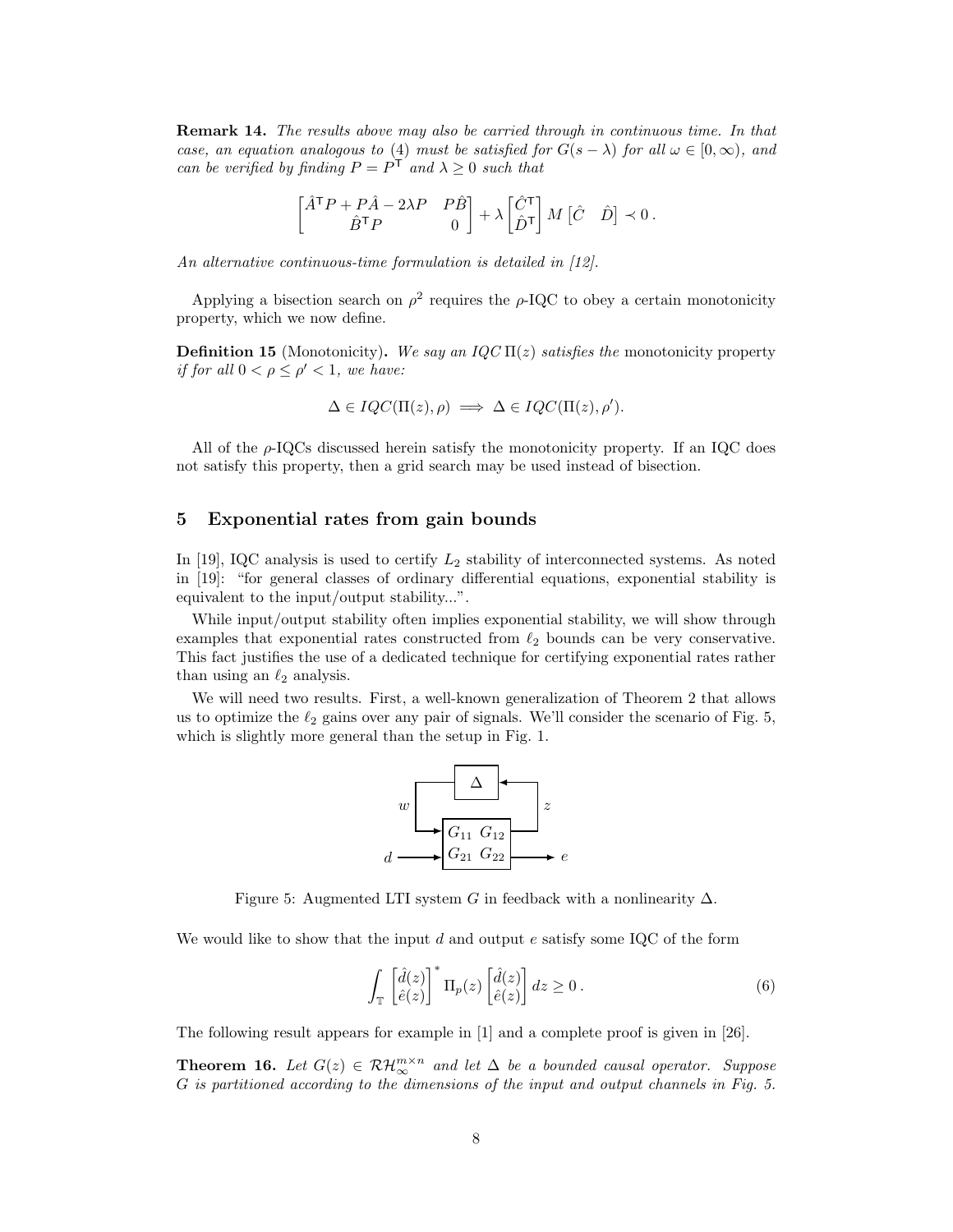Suppose the interconnection of  $G_{11}$  and  $\Delta$  is well-posed and stable and  $\Delta \in \text{IQC}(\Pi(z))$ . If there exists  $\varepsilon > 0$  such that

$$
\begin{bmatrix} \star \end{bmatrix}^* \begin{bmatrix} \Pi(z) & 0 \\ 0 & -\Pi_p(z) \end{bmatrix} \begin{bmatrix} G_{11}(z) & G_{12}(z) \\ I & 0 \\ 0 & I \\ G_{21}(z) & G_{22}(z) \end{bmatrix} \preceq -\varepsilon I \quad \forall z \in \mathbb{T}
$$

then for all  $d \in \ell_2$  and  $e \in \ell_2$ , Equation [\(6\)](#page-7-2) is satisfied.

**Remark 17** (see [\[26\]](#page-27-4)). In Theorem [16,](#page-7-3) if  $\Pi_{p,22} \preceq 0$  and  $(G_{11}, \Delta)$  satisfies assumptions (i) and (ii) of Theorem [2,](#page-2-3) then stability of the  $(G_{11}, \Delta)$  interconnection is automatic since the  $(1,1)$  block of the FDI provides the remaining requirement for stability in Theorem [16.](#page-7-3)

Next, we'll need a way to convert an  $\ell_2$  gain into an exponential rate bound. The sequel is similar to [\[19,](#page-26-0) Prop. 1], but presented here with an explicit rate construction and adapted for discrete time systems.

<span id="page-8-3"></span>**Lemma 18.** Define the recursion with  $x_0 = 0$  by:

$$
x_{k+1} = \phi(x_k) + g_k \qquad k = 0, 1, 2, \dots \tag{7}
$$

where  $\phi : \mathbb{R}^n \to \mathbb{R}^n$  satisfies  $\phi(0) = 0$ . Suppose that there exists a constant  $c > 0$  such that whenever  $g \in \ell_2$ , and  $(g, x)$  is a valid trajectory of [\(7\)](#page-8-0), then

<span id="page-8-1"></span><span id="page-8-0"></span>
$$
||x||_{\ell_2}^2 \le c \, ||g||_{\ell_2}^2. \tag{8}
$$

Then, we also have the bound

$$
||x_{k+1}||_2^2 \le \sum_{i=0}^k c \left(1 - \frac{1}{c}\right)^{k-i} ||g_i||_2^2.
$$

**Proof.** We write  $(x, g) \in S$  to denote a valid trajectory of [\(7\)](#page-8-0). Define the function  $V: \mathbb{R}^n \to \mathbb{R}$  as follows:

$$
V(\xi) := \sup_{\substack{x_1 = \xi \\ g \in \ell_2 \\ (g,x) \in \mathcal{S}}} \left( \|x\|_{\ell_2}^2 - c\|g\|_{\ell_2}^2 + c\|\xi\|_2^2 \right) .
$$

The first step is to bound this function. Note that because  $x_0 = 0$  and  $\phi(0) = 0$ , we have  $\xi = x_1 = g_0$ . An easy lower bound is found by specializing to  $g_1 = g_2 = \cdots = 0$ . An upper bound is found by using [\(8\)](#page-8-1). The result is that

<span id="page-8-2"></span>
$$
\|\xi\|_2^2 \le V(\xi) \le c \|\xi\|_2^2. \tag{9}
$$

Fix  $(\bar{g}, \bar{x}) \in S$  to be any feasible trajectory of [\(7\)](#page-8-0). We may lower-bound  $V(\bar{x}_1)$  by setting  $g_1 = \bar{g}_1$  and shifting the entire x and g vectors forward one timestep:

$$
V(\bar{x}_1) \ge \sup_{\substack{x_1 = \bar{x}_1 \\ g \in \ell_2, \, g_1 = \bar{g}_1}} (\|x\|_{\ell_2}^2 - c\|g\|_{\ell_2}^2 + c\|\bar{x}_1\|_2^2)
$$
  

$$
= V(\bar{x}_2) + \|\bar{x}_1\|_2^2 - c\|\bar{g}_1\|_2^2
$$
  

$$
\ge V(\bar{x}_2) + \frac{1}{c}V(\bar{x}_1) - c\|\bar{g}_1\|_2^2,
$$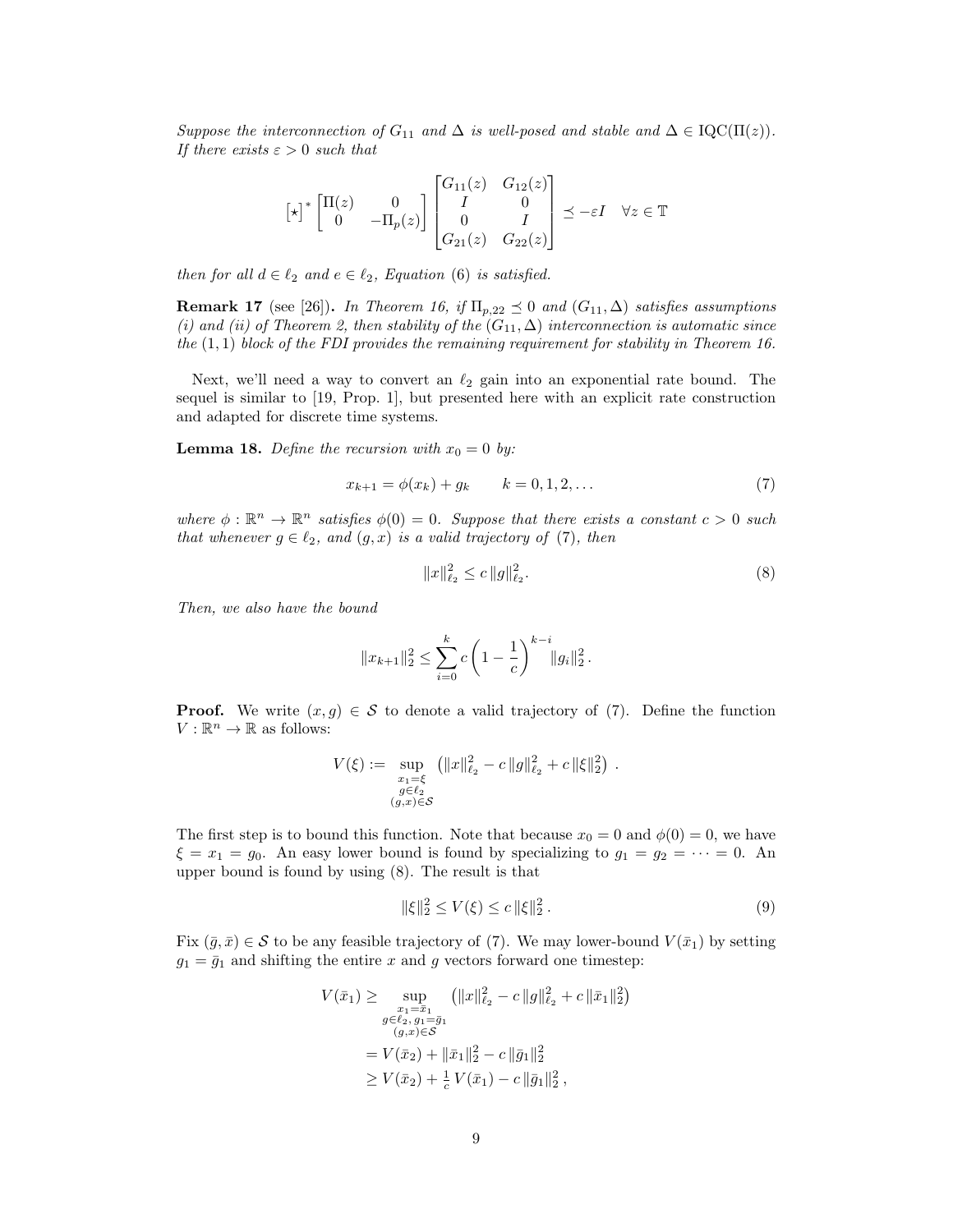where we made use of the bound [\(9\)](#page-8-2) in the final step. Rearranging, we obtain

$$
V(\bar{x}_2) \le \left(1 - \frac{1}{c}\right) V(\bar{x}_1) + c \|\bar{g}_1\|_2^2.
$$

We may lower-bound  $V(\bar{x}_3)$  by setting  $g_1 = \bar{g}_2$  and using a similar argument. Continuing in this fashion,

$$
V(\bar{x}_{k+1}) \leq \left(1 - \frac{1}{c}\right) V(\bar{x}_k) + c \|\bar{g}_k\|^2 \quad \text{for } k = 0, 1, 2, \dots.
$$

It follows that for all  $k$ , we have

$$
V(\bar{x}_{k+1}) \le \left(1 - \frac{1}{c}\right)^k V(\bar{x}_1) + \sum_{i=1}^k c \left(1 - \frac{1}{c}\right)^{k-i} ||\bar{g}_i||^2.
$$

Applying the bound [\(9\)](#page-8-2) one more time, we conclude that

$$
\|\bar{x}_{k+1}\|^2 \le V(\bar{x}_{k+1})
$$
  
\n
$$
\le \left(1 - \frac{1}{c}\right)^k V(\bar{x}_1) + \sum_{i=1}^k c \left(1 - \frac{1}{c}\right)^{k-i} \|\bar{g}_i\|^2
$$
  
\n
$$
\le c \left(1 - \frac{1}{c}\right)^k \|\bar{x}_1\|^2 + \sum_{i=1}^k c \left(1 - \frac{1}{c}\right)^{k-i} \|\bar{g}_i\|^2
$$
  
\n
$$
= \sum_{i=0}^k c \left(1 - \frac{1}{c}\right)^{k-i} \|\bar{g}_i\|^2
$$

where we used in the last step that  $\bar{g}_0 = \bar{x}_1$ . This completes the proof.

By combining Theorem [16](#page-7-3) and Lemma [18,](#page-8-3) we can find exponential rate bounds for LTI systems in feedback with nonlinearities that satisfy IQCs. First, use the setup of Fig. [5](#page-7-1) with  $d = g$  and  $e = x$ . Then, the  $\ell_2$  bound in [\(8\)](#page-8-1) is an IQC as in [\(6\)](#page-7-2), with

Г

$$
\Pi_p = \begin{bmatrix} c & 0 \\ 0 & -1 \end{bmatrix}.
$$

Then, transform Fig. [1](#page-2-0) into augmented form by setting

$$
\begin{bmatrix} G_{11} & G_{12} \\ G_{21} & G_{22} \end{bmatrix} = \begin{bmatrix} A & B & B \\ C & D & D \\ I & 0 & 0 \end{bmatrix}.
$$

Finally, the appropriate initial condition can be set by using  $g = d = \begin{bmatrix} x_0^T & 0 & 0 & \dots \end{bmatrix}^T$ . Applying Lemma [18](#page-8-3) leads to a bound of the form  $||x_{k+1}||_2^2 \le c \left(1 - \frac{1}{c}\right)^k ||x_0||_2^2$ . Or, put another way, an exponential rate of  $\rho = \sqrt{1 - \frac{1}{c}}$ .

The FDI of Theorem [16](#page-7-3) can be transformed into an LMI in a manner similar to that described in Section [4.](#page-5-0) This LMI is linear in  $P$  and  $c$ , so it can be efficiently solved to find the minimal c. This in turn allows us to find the smallest exponential rate  $\rho$ .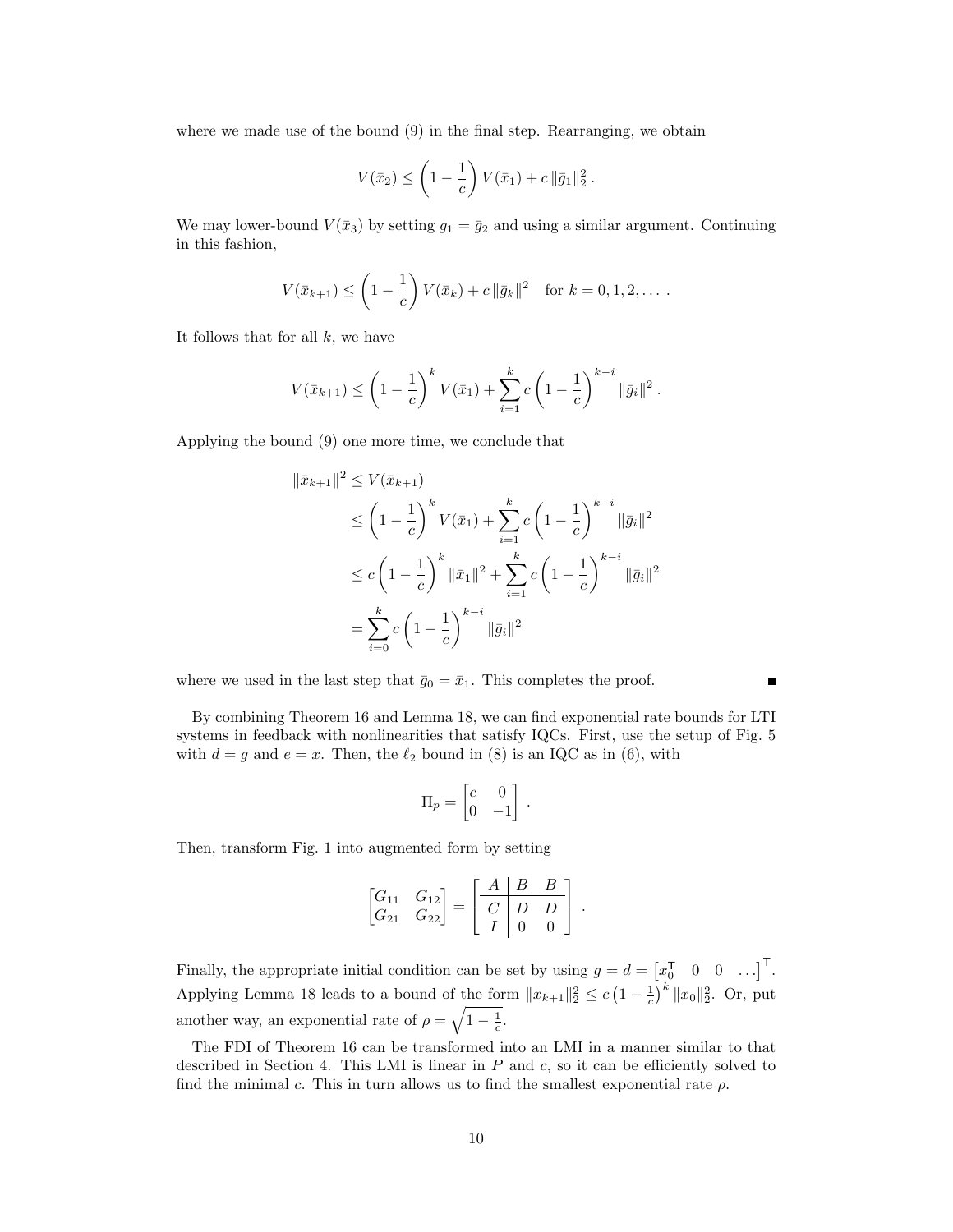# <span id="page-10-0"></span>6 IQC Library

In this section, we show some classes of nonlinearities that can be described by  $\rho$ -IQCs and therefore used in Theorem [8](#page-4-4) to prove robust exponential stability of an interconnected system. In the case where  $\rho = 1$ , these  $\rho$ -IQCs reduce to standard IQCs [\[19\]](#page-26-0). This class of IQCs will be constructed for single-input single-output systems, but they may be adapted for square multi-input multi-output systems where the nonlinearity is of the form diag( $\{\Delta_i\}$ ) for a scalar  $\Delta$ .

## 6.1 Noisy Multiplication

As noted for continuous time in [\[12\]](#page-26-9), nonlinearities of the form  $\Delta(y_k) \equiv \delta_k y_k$  for some unknown and/or time-varying  $\delta_k$  may satisfy  $\rho$ -IQCs. As  $\Delta$  and  $\rho_{\pm}$  commute, in the parlance of Prop. [7](#page-4-1) we have that  $\Delta = \Delta'$ , so  $\Delta \in \text{IQC}(\Pi, 1)$  implies  $\Delta \in \text{IQC}(\Pi, \rho)$ . See [\[19\]](#page-26-0) for examples of IQCs for noisy multiplication.

## 6.2 Uncertain Time Delay

The following is a discrete-time analog of the  $\rho$ -IQC first developed in [\[12\]](#page-26-9). Let  $\Delta$  be the operator defined by

$$
\Delta(y_k) = \begin{cases} 0, & k < \tau \\ y_{k-\tau}, & k \ge \tau \end{cases}
$$

for some unknown  $\tau$  in  $[0, \tau_0]$ , where  $\tau_0$  is known. Now, observe that

$$
\Delta'(y_k) = \rho^{-k} \Delta(\rho^{-k} y_k) = \rho^{-k} \cdot \begin{cases} 0, & k < \tau \\ \rho^{-(k-\tau)} y_{k-\tau}, & k \ge \tau \end{cases}
$$

$$
= \rho^{-\tau} \Delta(y_k) .
$$

Thus, we may transform the system into one with a block diagonal nonlinearity diag $\{\Delta, \rho^{-\tau}\}\$ . We can then use existing IQCs for noisy multiplication and time delays, always using  $\Pi(\rho z)$  instead of  $\Pi(z)$  [\[12\]](#page-26-9).

Alternatively, with any bounded Hermitian function  $X(\rho z) = X(\rho z)^* \succeq 0$ , we see that

$$
\begin{split}\n\begin{bmatrix}\n\hat{y}(\rho z) \\
\hat{u}(\rho z)\n\end{bmatrix}^* \begin{bmatrix}\n\rho^{-2\tau_0} X(\rho z) & 0 \\
0 & -X(\rho z)\n\end{bmatrix} \begin{bmatrix}\n\hat{y}(\rho z) \\
\hat{u}(\rho z)\n\end{bmatrix} \\
&= \begin{bmatrix}\n\hat{y}(\rho z) \\
\rho^{-\tau} \hat{y}(\rho z)\n\end{bmatrix}^* \begin{bmatrix}\n\rho^{-2\tau_0} X(\rho z) & 0 \\
0 & -X(\rho z)\n\end{bmatrix} \begin{bmatrix}\n\hat{y}(\rho z) \\
\rho^{-\tau} \hat{y}(\rho z)\n\end{bmatrix} \\
&= (\rho^{-2\tau_0} - \rho^{-2\tau}) \hat{y}(\rho z)^* X(\rho z) \hat{y}(\rho z) \geq 0.\n\end{split}
$$

Thus,  $\Delta \in \text{IQC}(\text{diag}\{\rho^{-2\tau_0}X(z), -X(z)\}, \rho).$ 

# 6.3 Pointwise IQCs

A nonlinearity  $\Delta$  satisfies a pointwise IQC with a factorization  $(\Psi, M)$  if  $z_k^{\mathsf{T}} M z_k \geq 0$  for each k. In other words, the IQC holds pointwise in time. In this case,  $\Delta$  also satisfies the associated  $\rho$ -IQC for all  $\rho < 1$ . Examples of pointwise IQCs include the  $\gamma$  norm-bounded IQC

$$
\Pi = \begin{bmatrix} \gamma^2 & 0 \\ 0 & -1 \end{bmatrix},
$$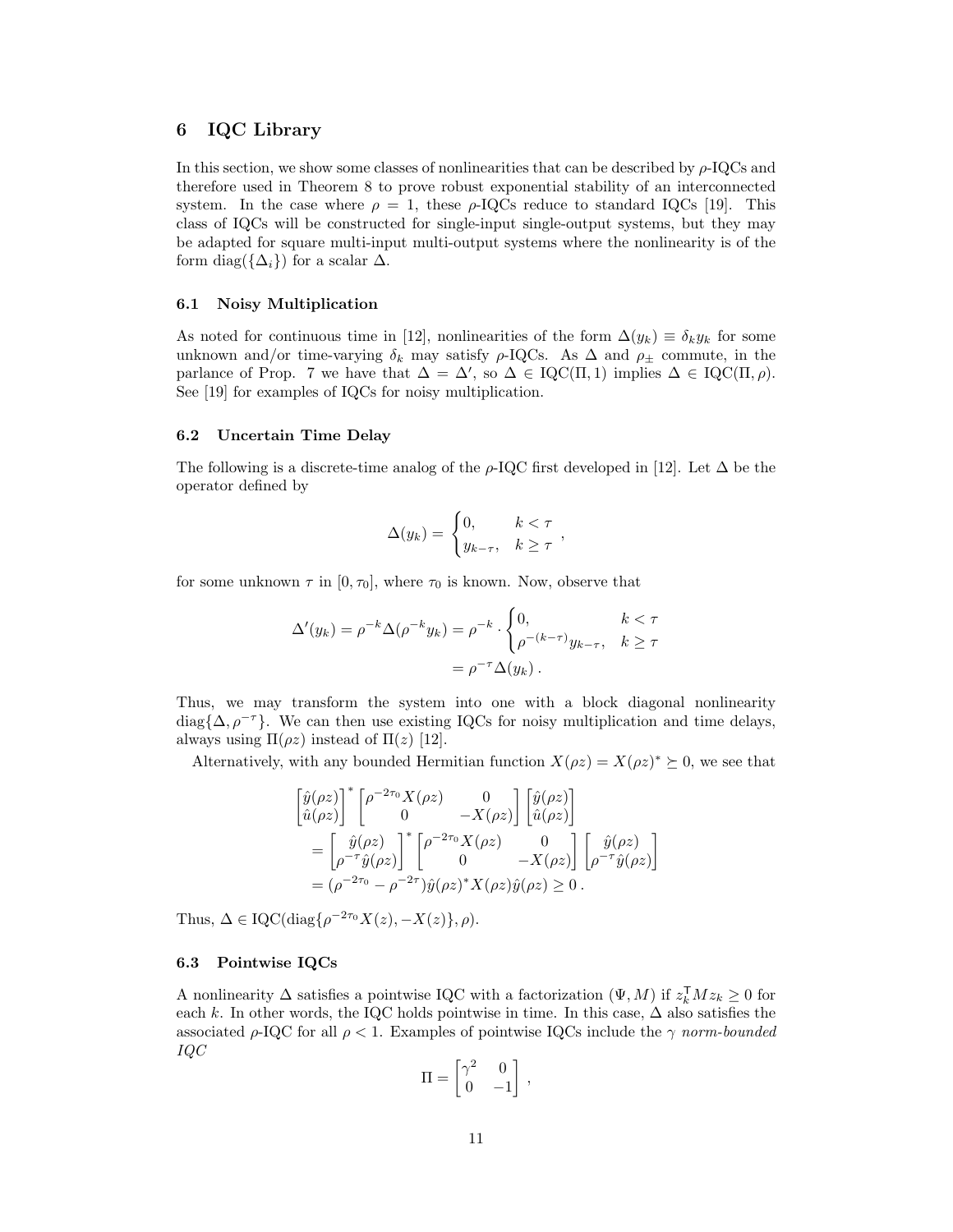and the  $[\alpha, \beta]$  sector-bounded IQC, given by

$$
\Pi = \begin{bmatrix} -2\alpha\beta & \alpha+\beta \\ \alpha+\beta & -2 \end{bmatrix} ,
$$

which corresponds to nonlinearities  $\Delta$  that satisfy

$$
(\Delta(x) - \beta x)^{\mathsf{T}}(\Delta(x) - \alpha x) \leq 0 \quad \forall x.
$$

Note that the norm-bounded IQC is a special case of the sector IQC with the sector  $[-\gamma, \gamma]$ . These IQCs hold even if  $\Delta$  is time-varying, if  $\Delta$  satisfies the IQC at each k.

## 6.4 Zames–Falb IQCs

A nonlinearity  $\Delta$  is slope-restricted on  $[\alpha, \beta]$  where  $0 \leq \alpha \leq \beta \leq \infty$  if the following relation holds for all  $x, y$ .

$$
(\Delta(x) - \Delta(y) - \alpha(x - y))^{\mathsf{T}} (\Delta(x) - \Delta(y) - \beta(x - y)) \leq 0.
$$

This relation states that the chord joining input-output pairs of  $\Delta$  has a slope that is bounded between  $\alpha$  and  $\beta$ . This class of functions satisfies the Zames–Falb family of IQCs [\[11,](#page-26-13) [29\]](#page-27-5). We give the definition below.

**Proposition [1](#page-11-0)9.** A nonlinearity  $\Delta$  that is static and slope-restricted on  $[\alpha, \beta]$ <sup>1</sup> satisfies the Zames–Falb IQC

<span id="page-11-1"></span>
$$
\Pi = \begin{bmatrix} -\alpha\beta(2-\hat{h}-\hat{h}^*) & \alpha(1-\hat{h}) + \beta(1-\hat{h}^*) \\ \alpha(1-\hat{h}^*) + \beta(1-\hat{h}) & -(2-\hat{h}-\hat{h}^*) \end{bmatrix}
$$
(10)

where  $\hat{h}(z)$  is any proper transfer function with impulse response  $h := (h_0, h_1, \dots)$  that satisfies  $||h||_1 \leq 1$  and  $h_k \geq 0$  for all k. If  $\Delta$  is odd  $(\Delta(-x) = -\Delta(x))$ , then we may remove the constraint that  $h_k \geq 0$  for all k.

Proof. See for example [\[11\]](#page-26-13).

<span id="page-11-4"></span>Remark 20. The Zames–Falb IQC [\(10\)](#page-11-1) admits the factorization

$$
\Psi = \begin{bmatrix} \beta(1-\hat{h}) & -(1-\hat{h}) \\ -\alpha & 1 \end{bmatrix} \quad and \quad M = \begin{bmatrix} 0 & 1 \\ 1 & 0 \end{bmatrix}.
$$

In general, for a given fixed  $\rho$ , only a subset of the Zames–Falb IQCs will be  $\rho$ -IQCs. We now give a characterization of this subset.

<span id="page-11-3"></span><span id="page-11-2"></span>**Theorem 21** (Zames–Falb  $\rho$ -IQC). Suppose  $\Delta$  is static and slope-restricted on  $[\alpha, \beta]$ . Then  $\Delta \in \text{IQC}(\Pi(z), \rho)$  where  $\Pi$  is the Zames–Falb IQC [\(10\)](#page-11-1) and h satisfies the additional constraint

$$
\sum_{k=0}^{\infty} \rho^{-2k} |h_k| \le 1.
$$
 (11)

Proof. The proof involves rewriting the IQC as a discrete-time sum which can be split into parts that can separately be shown to be nonnegative. See Appendix [A.2](#page-19-0) for the full proof of Theorem [21](#page-11-2) and related extensions.

Sector-bounded and/or slope-restricted functions show up in various specialized contexts. We will derive  $\rho$ -IQCs for two such cases: stiction nonlinearities and quasimonotone/quasi-odd nonlinearities.

 $\blacksquare$ 

<span id="page-11-0"></span><sup>&</sup>lt;sup>1</sup>The  $\beta = \infty$  case for this and similar IQCs considers only the  $\beta$  terms, i.e.  $\Pi_{\alpha,\infty} = \lim_{\beta \to \infty} \beta^{-1} \Pi$ .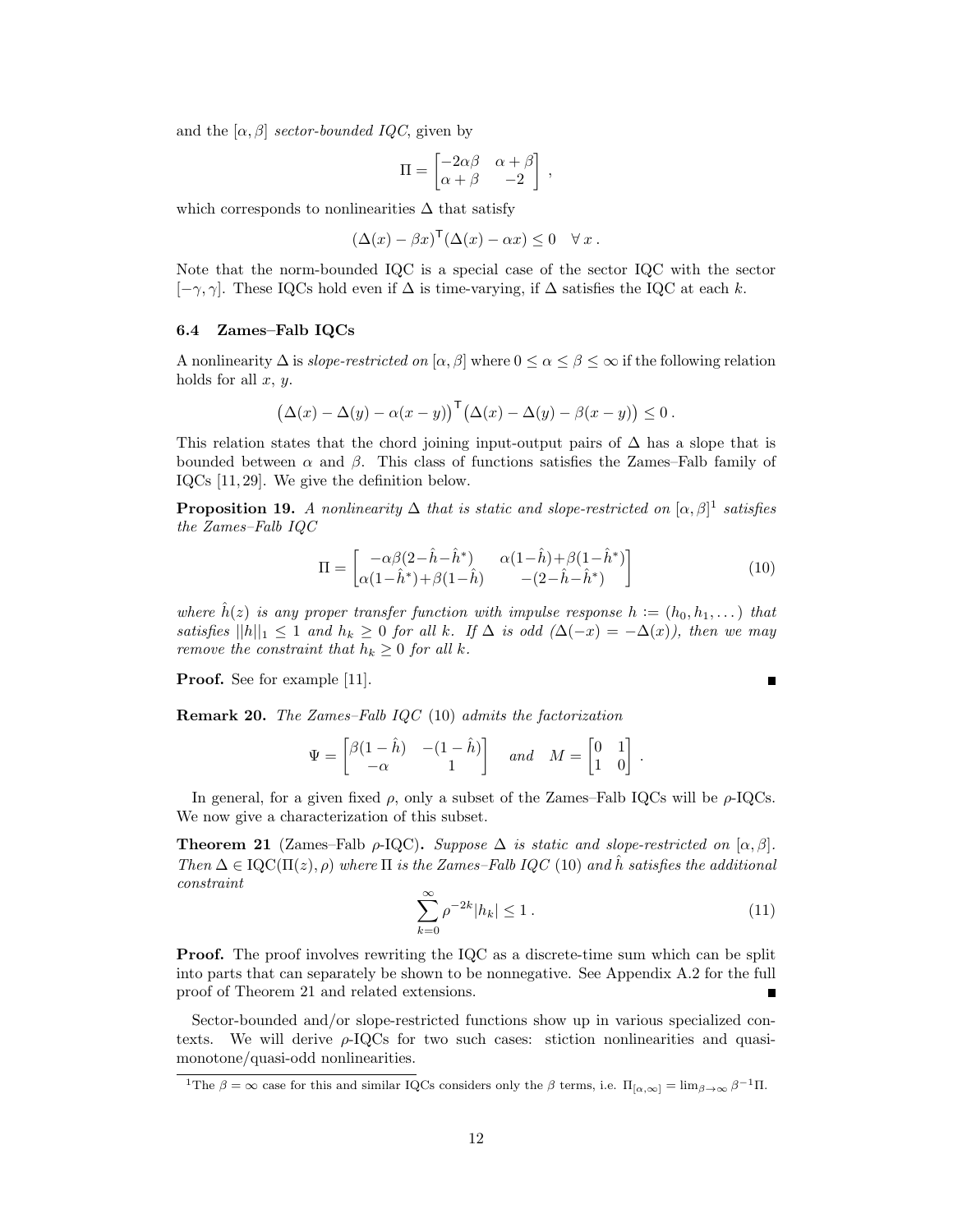## 6.4.1 Stiction Nonlinearities

Stiction nonlinearities (shown in Fig. [6\)](#page-12-0) satisfy Zames–Falb  $\rho$ -IQCs with additional constraints on the coefficients  $h_k$ .



<span id="page-12-0"></span>Figure 6: Example stiction nonlinearity (taken from [\[21\]](#page-26-14).)

Corollary 22 (Stiction  $\rho$ -IQC). Suppose  $\Delta$  is a stiction nonlinearity with slope  $1/\varepsilon$  and overshoot  $\delta$  as defined in [\[21\]](#page-26-14). Then  $\Delta \in \mathrm{IQC}(\Pi(z), \rho)$  where  $\Pi$  is the  $[0, 1/\varepsilon]$  Zames–Falb IQC [\(10\)](#page-11-1) and H satisfies the additional constraint

$$
\sum_{k=0}^{\infty} \rho^{-2k} |h_k| \le \frac{1-\delta}{1+\delta}.
$$

## 6.4.2 Quasi-monotone and Quasi-odd Nonlinearities

Following the definition in [\[10\]](#page-26-15) (shown in Fig. [7\)](#page-12-1), quasi-monotone and quasi-odd nonlinearities also satisfy Zames–Falb  $\rho$ -IQCs under additional constraints on the  $h_k$ .



<span id="page-12-1"></span>Figure 7: Monotone and odd bounds for unknown nonlinearities (modified from [\[10\]](#page-26-15)). The nonlinearity must lie within envelopes generated by multiplicative perturbations of a known monotone linearity  $\underline{n}_m$  (perturbation between 1 and  $R_m \geq 1$ ) and a known monotone odd nonlinearity  $\underline{n}_{o}$  (perturbation between 1 and  $R_{o} \ge 1$ ). In this example, the nonlinearities of interest lie in the darkest region, the intersection of both envelopes.

<span id="page-12-2"></span>Corollary 23 (Quasi-monotone/odd  $\rho$ -IQC). Suppose  $\Delta$  is static and is quasi-monotone or quasi-odd as defined in [\[10\]](#page-26-15). Then  $\Delta \in \mathrm{IQC}(\Pi(z), \rho)$  where  $\Pi$  is the Zames–Falb  $IQC$  [\(10\)](#page-11-1) and  $H$  satisfies the additional constraint

$$
\sum_{k=0}^{\infty} \gamma_k^{-1} \rho^{-2k} |h_k| \le 1
$$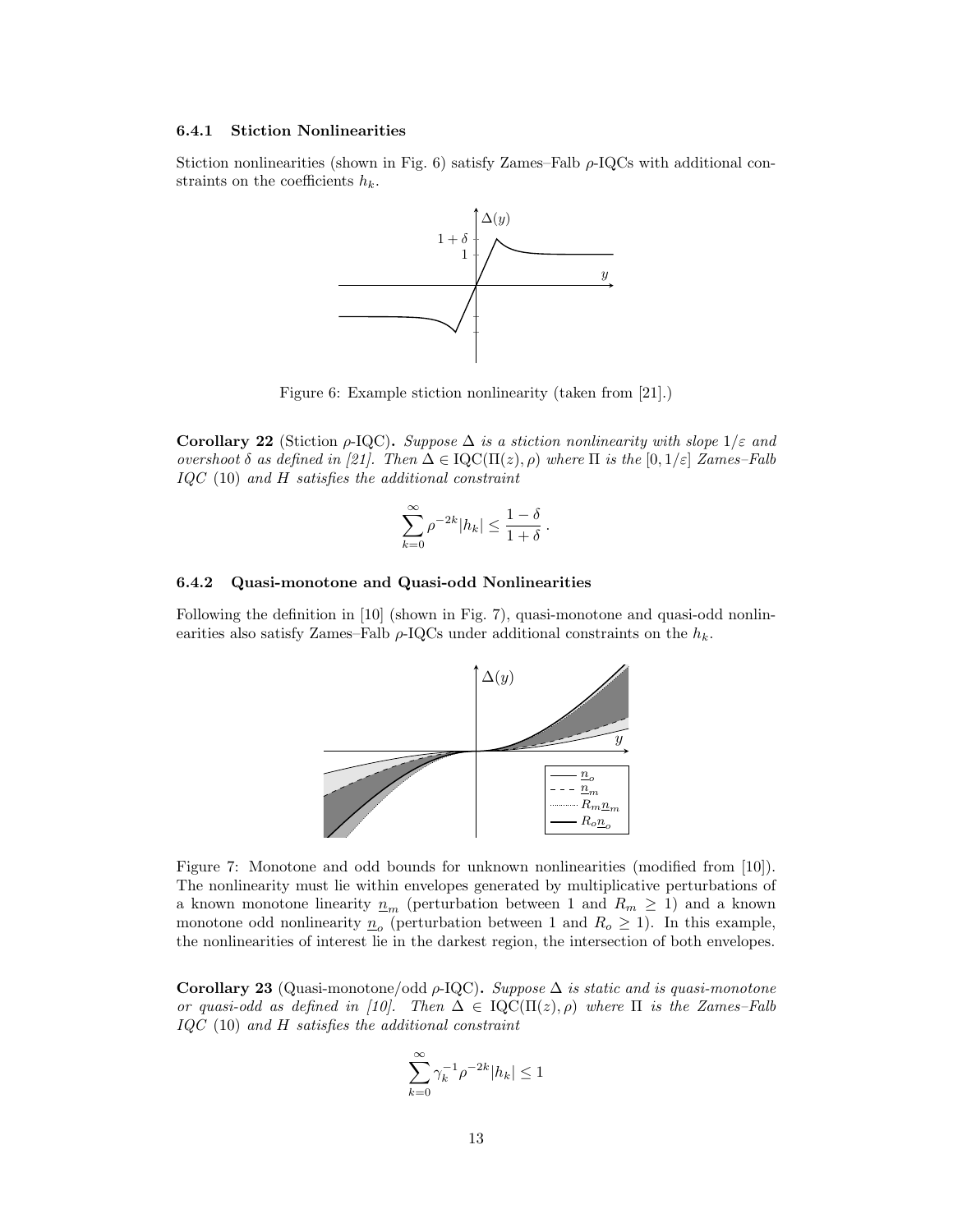where

$$
\gamma_k^{-1} := \begin{cases} R_m, & h_k \ge 0 \\ R_o, & h_k < 0 \end{cases}.
$$

Given a fixed  $\rho$ , searching over (finite)  $h_k$  when solving the feasibility LMI using this IQC is still a convex problem. To see this, observe that we can equivalently write this constraint on the  $h_k$  (assuming  $R_m \geq R_o$ , the other case is similar) as

$$
R_o \sum_{k=0}^{K} \rho^{-2k} |h_k| + (R_m - R_o) \sum_{k=0}^{K} \rho^{-2k} \cdot \max(h_k, 0) \le 1.
$$

However, the proof of Corollary [23](#page-12-2) will show that these general Zames–Falb  $\rho$ -IQCs can be written as a nonnegative linear combination off "off-by- $j$ "  $\rho$ -IQCs. Thus, when solving [\(5\)](#page-6-0) it is sufficient to search over all nonnegative linear combinations of simpler  $\rho$ -IQCs atoms, rather than formulating the constraint on the  $h_k$  explicity. Whether this is more efficient depends on the specific problem dimensions. The correct chain of implications for this constraint (and others) is as follows:

- Compared to the odd Zames–Falb IQC, a quasi-odd IQC as defined in Corollary [23](#page-12-2) gives less information about the nonlinearity  $\phi$ , i.e. we must provide a certificate of stability for every nonlinearity in a larger class.
- Since  $R_m, R_o \ge 1$ , the weights satisfy  $\gamma_k^{-1} \ge 1$ , so there is less freedom in choosing the  $h_k$ .
- This restriction in choosing  $h_k$  leads to a *smaller* feasible set for the LMI. Thus, the upper bound we find for the convergence rate will be *larger*.

#### 6.5 Repeated Sector Nonlinearities

We say a real symmetric matrix  $\Gamma$  is  $(\rho, H)$ -diagonally dominant if, for a symmetric matrix of nonnegative proper transfers functions  $\hat{H}$  with impulse responses  $H_{ij,k}$ , we have that  $\Gamma_{ii} \ge 0, \, \Gamma_{ij} \le 0 \text{ (for } i \ne j\text{), } H_{ij,k} \ge 0, \, \sum_{k=0}^{\infty} \rho^{-2k} |H_{ij,k}| \le 1 \,\forall \, (i,j) \text{ and }$ 

$$
\Gamma_{ii} \ge \sum_{j=1, j \ne i}^{n} |\Gamma_{ij}| + \sum_{j=1}^{n} \sum_{k=0}^{\infty} \rho^{-2k} |H_{ij,k}| \quad \forall i.
$$

We call  $\Gamma$  simply *diagonally dominant*<sup>[2](#page-13-0)</sup> if the above holds with  $H = 0$  and  $\rho = 1$ .

Now, let  $\Delta$  be a repeated monotone scalar nonlinearity in some sector, i.e.  $\Delta(y)$ diag $\{\phi(y_i)\}.$ 

<span id="page-13-2"></span>**Proposition 24.**  $\Delta$  satisfies the pointwise  $\rho$ -IQC

$$
\Pi=\begin{bmatrix}0&\Gamma\\ \Gamma&0\end{bmatrix}
$$

for any symmetric diagonally dominant matrix  $\Gamma$ .

**Proof.** The proof is analogous to the proof of Theorem 1 in the Appendix of [\[6\]](#page-26-16) with  $H = 0.$ 

<span id="page-13-1"></span><span id="page-13-0"></span><sup>&</sup>lt;sup>2</sup>Note that the conventional definition of "diagonally dominant" does not restrict the diagonal elements to be nonnegative.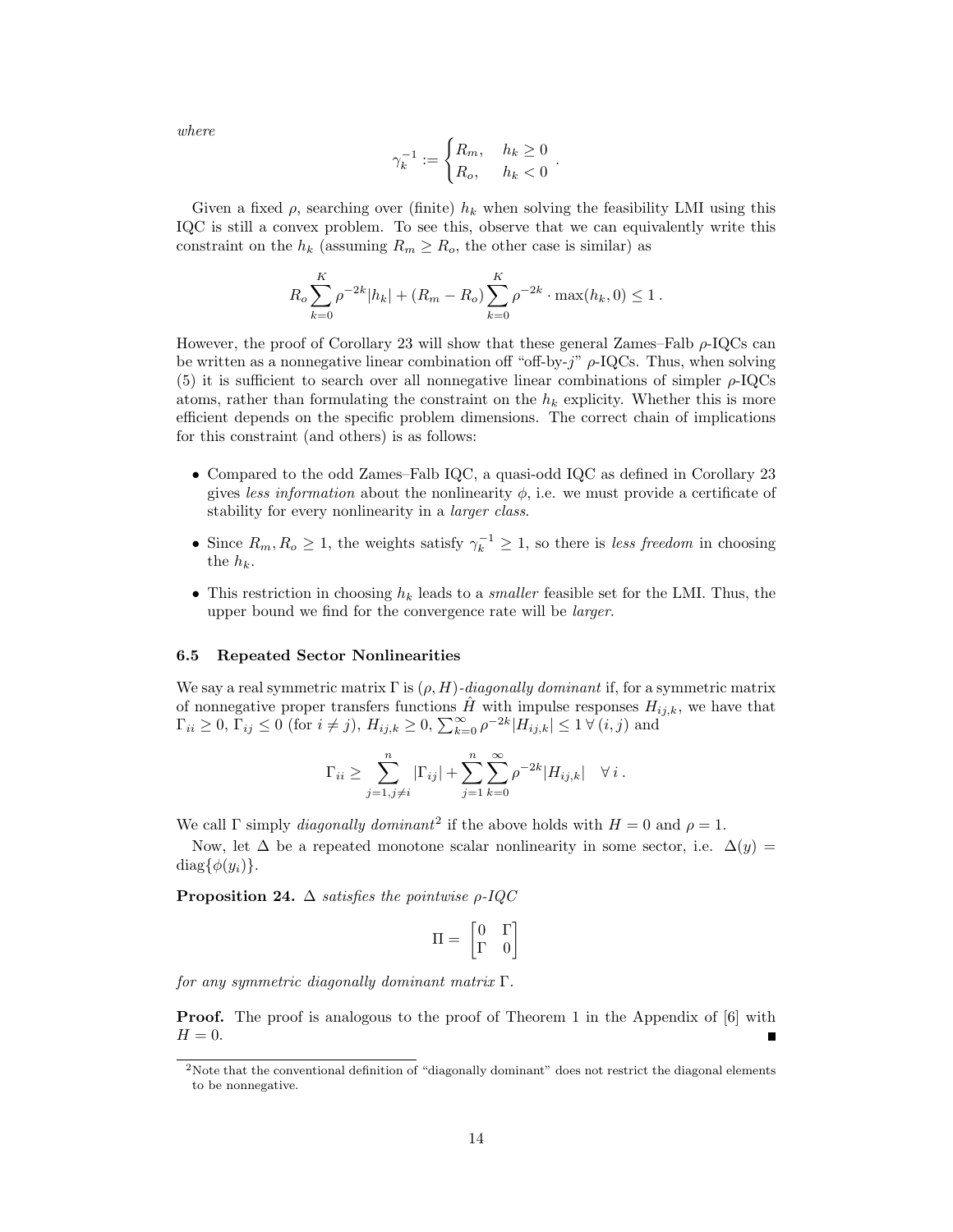**Theorem 25.** Assume  $\Gamma$  is  $(\rho, H)$ -diagonally dominant. Then, if  $\phi$  is in the  $[\alpha, \beta]$  sector, then  $\Delta(y) = \text{diag}\{\phi(y_i)\}\$  satisfies the  $\rho$ -IQC

<span id="page-14-1"></span>
$$
\Pi = \begin{bmatrix} -\alpha\beta(2\Gamma - \hat{H} - \hat{H}^*) & \alpha(\Gamma - \hat{H}) + \beta(\Gamma - \hat{H}^*) \\ \alpha(\Gamma - \hat{H}^*) + \beta(\Gamma - \hat{H}) & -2\Gamma + \hat{H} + \hat{H}^* \end{bmatrix}.
$$
(12)

**Proof.** The proof is similar in spirit to that of Theorem [21](#page-11-2) but more involved; see Appendix [A.3.](#page-22-0)

**Remark 26.** The repeated  $[\alpha, \beta]$ -sector nonlinearity  $\rho$ -IQC admits the factorization

$$
\Psi = \begin{bmatrix} \beta(\Gamma - \hat{H}) & -(\Gamma - \hat{H}) \\ -\alpha I & I \end{bmatrix}, \quad M = \begin{bmatrix} 0 & I \\ I & 0 \end{bmatrix}.
$$

See Appendix [A.4](#page-24-0) for a note on how to search over general nonnegative combinations of  $\rho$ -IQCs of the form [\(12\)](#page-14-1), which is not immediately apparent.

# <span id="page-14-0"></span>7 Examples

## 7.1 Using multiple IQCs

Using multiple IQCs can lead to a more refined  $L_2$  gain bound. Likewise, using multiple  $\rho$ -IQCs can lead to refined exponential rates. In this section, we present numerical examples using both pointwise and dynamic  $\rho$ -IQCs.

Consider a stable discrete-time LTI system  $G(z)$  in feedback with the sigmoidal nonlinearity  $\Delta(x) = b \arctan(x)$ . This interconnection is shown in Fig. [8.](#page-14-2)

<span id="page-14-3"></span>

<span id="page-14-2"></span>Figure 8: LTI system G in feedback with the static sigmoidal nonlinearity  $\Delta(x) = b \arctan(x).$ 

Since this nonlinearity is static, in the  $[0, b]$  sector, and  $[0, b]$  slope-restricted, it satisfies the following  $\rho$ -IQCs:

$$
\Pi_{n}(z) \triangleq \begin{bmatrix} b^{2} & 0\\ 0 & -1 \end{bmatrix} \quad \text{(norm-bounded)}\tag{13}
$$

<span id="page-14-4"></span>
$$
\Pi_0(z) \triangleq \begin{bmatrix} 0 & b \\ b & -2 \end{bmatrix} \quad \text{(sector bounded)}\tag{14}
$$

$$
\Pi_k(z) \triangleq \begin{bmatrix} 0 & b(1 - \rho^{2k} \bar{z}^{-k}) \\ b(1 - \rho^{2k} z^{-k}) & -2 + \rho^{2k} (z^{-k} + \bar{z}^{-k}) \end{bmatrix}
$$
(15)  
(off-by-k Zames–Falb)

where we may choose any  $k \geq 1$ .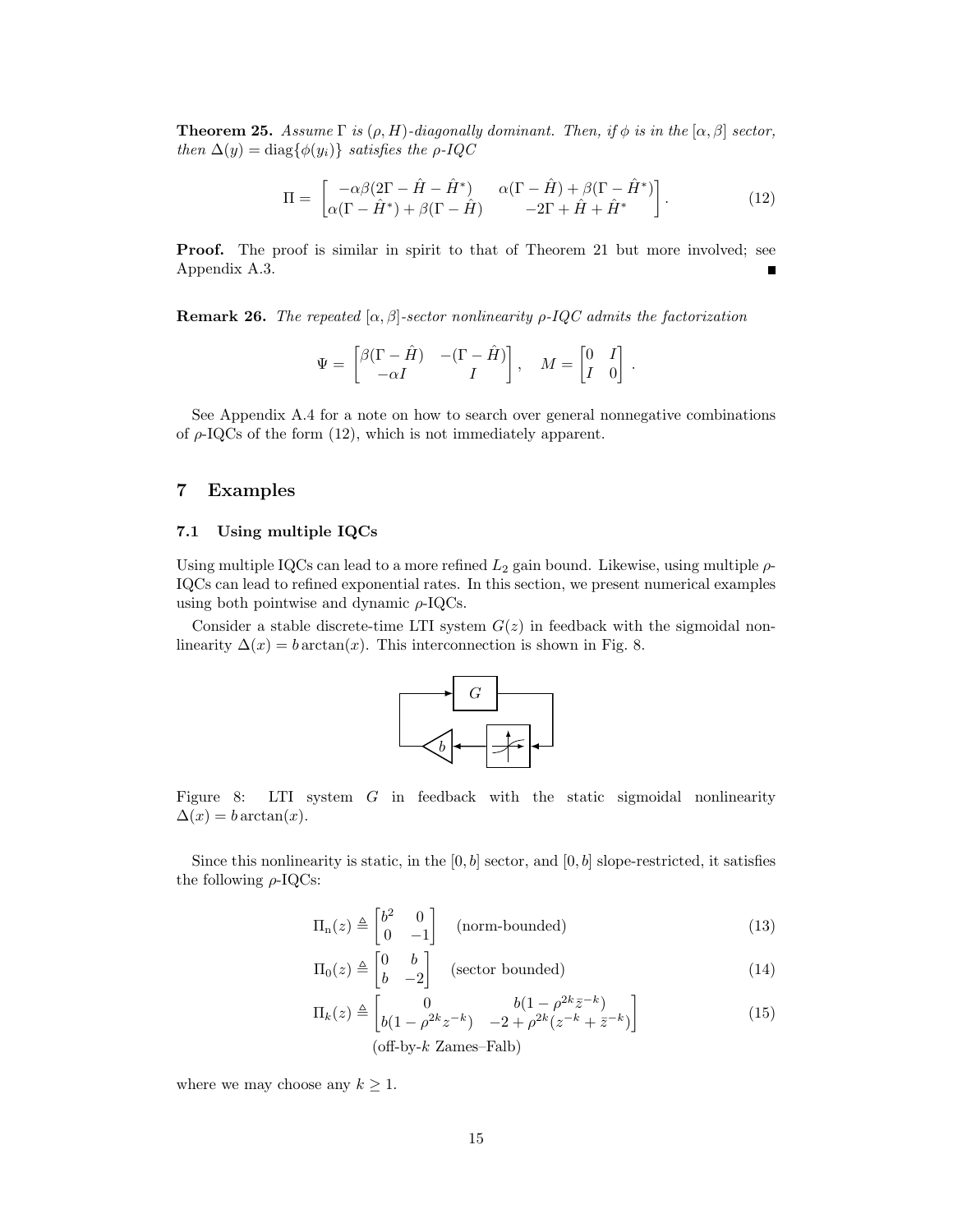A simple bound. For our first case study, we analyzed the interconnection of Fig. [8](#page-14-2) with the LTI system<sup>[3](#page-15-0)</sup>

<span id="page-15-2"></span>
$$
G_1(z) = -\frac{(z+1)(10z+9)}{(2z-1)(5z-1)(10z-1)}.
$$
\n(16)

We solved the feasibility LMI [\(5\)](#page-6-0) using MATLAB together with CVX [\[8,](#page-26-17) [9\]](#page-26-18) to find the fastest guaranteed rate of convergence and we searched over positive linear combinations of subsets of the IQCs  $(13)$ – $(15)$ . Fig. [9](#page-15-1) shows the rate bounds achieved as a function of which IQCs were used. Fig. [10](#page-16-0) shows sample state trajectories for the case  $b = 1$ .

The true exponential rate can be found by linearizing the system about its equilibrium point. Namely,  $\Delta(x) \approx bx$ . Formally, this is an application of Lyapunov's indirect method [\[15,](#page-26-19) Thm. 4.13]. The result is that the decay rate should correspond to the maximal pole magnitude of the closed-loop map  $G(z)/(1 - bG(z))$ . We display the true exponential rate as the dashed black curve in Fig. [9](#page-15-1) and Fig. [10.](#page-16-0)

For this example, the  $\rho$ -IQC approach yields a tight upper bound to the true exponential rate when we use a combination of the sector and off-by-1 IQCs. We also computed the exponential rate derived from  $\ell_2$  gain as described in Section [5](#page-7-0) (dotted line). The  $\ell_2$ bound is very conservative despite being computed using all available IQCs.



<span id="page-15-1"></span>Figure 9: Upper bounds on the exponential convergence rate  $\rho$  for the system  $G_1(z)$  given in [\(16\)](#page-15-2) in feedback as in Fig. [8.](#page-14-2) A tight bound is achieved using two  $\rho$ -IQCs. The bound derived from the  $\ell_2$  gain is very conservative.

<span id="page-15-3"></span>**A** more complex bound. The  $\rho$ -IQC approach does not always achieve tight bounds as in the previous example. Consider the same interconnection of Fig. [8](#page-14-2) but this time using

$$
G_2(z) = \frac{2z - 1}{10(2z^2 - z + 1)}\tag{17}
$$

The rate bounds for various  $\rho$ -IQCs are shown in Fig. [11.](#page-16-1) This time, we again observe that using more IQCs achieves better rate bounds, but the bound is not tight even after using six IQCs. However, if we add the Zames–Falb IQCs corresponding to odd monotone nonlinearities, the rate improves to within a small tolerance of the true rate.

As in the previous example, the best achievable rate derived from an  $\ell_2$  gain bound as detailed in Section [5](#page-7-0) is still very conservative when compared to the rates obtained by using the  $\rho$ -IQC approach.

<span id="page-15-0"></span><sup>3</sup>This example was inspired by the continuous-time example given in [\[24\]](#page-26-20), which showed that adding more IQCs yields better  $L_2$  gain bounds.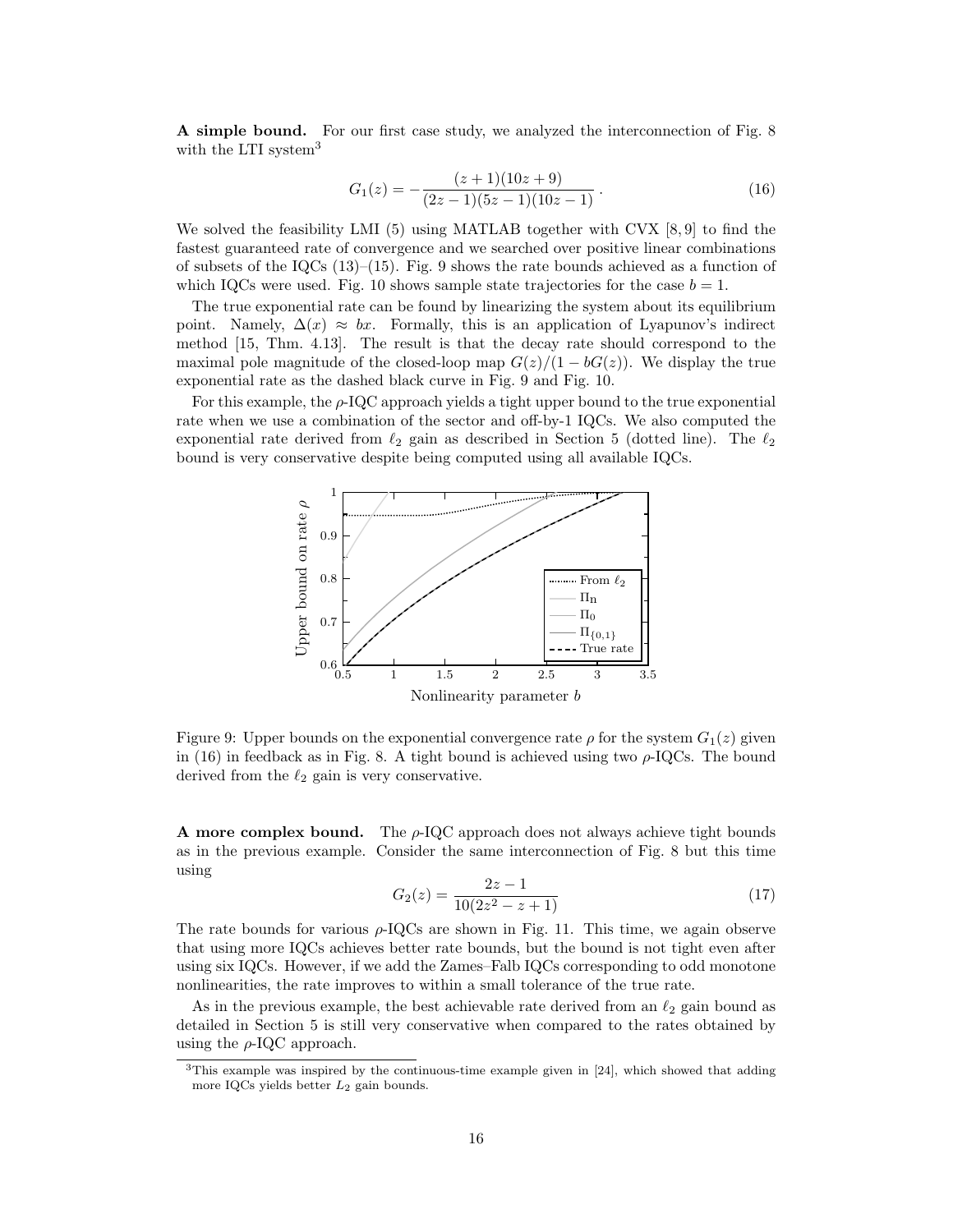

Figure 10: State decay over time of the system  $G_1(z)$  in feedback as in Fig. [8](#page-14-2) with  $b = 1$ for various initial conditions  $x_0 \in [-15, 15]$ . The dashed black line is  $\rho^k$ , where  $\rho = .7058$ is the true rate at  $b = 1$  in Fig. [9.](#page-15-1)

<span id="page-16-0"></span>

<span id="page-16-1"></span>Figure 11: Upper bounds on the exponential convergence rate  $\rho$  for the system  $G_2(z)$ given in  $(17)$  in feedback as in Fig. [8.](#page-14-2) As we include more  $\rho$ -IQCs, we can certify tighter bounds. Once again, the  $\ell_2$ -derived bound is more conservative.

A quasi-odd nonlinearity Consider the asymmetric nonlinearity in Fig. [12,](#page-17-0) shown with the associated monotone and odd bounds as defined in [\[10\]](#page-26-15). In this example, we have  $R_m = 1$  and  $R_o = 2$ . Thus, we may invoke Corollary [23](#page-12-2) and use the associated  $\rho$ -IQC. Using this system in feedback with the  $G(z)$  from the second example, we see in Fig. [13](#page-17-1) that the quasi-odd Zames–Falb IQCs yield better performance than the monotone Zames–Falb IQCs of the same order (which requires all filter coefficients  $h_k$  to be positive).

Repeated nonlinearities To illustrate the need for repeated nonlinearity IQCs, first instantiate some stable SISO system G with realization  $(A, B, C, D)$ . Now, consider the "extended" 2-input 2-output system

$$
G_{\text{ext}} = \begin{bmatrix} A & B & -B \\ C & D & 0 \\ C & 0 & D \end{bmatrix}
$$

and connect this system in positive feedback with the block-diagonal nonlinearity  $\Delta = \text{diag}\{\Delta_1, \Delta_2\}$ . If we constrain  $\Delta_1 = \Delta_2$ , then the nonlinearities cancel each other out and the system is in open loop. The convergence rate of the state is therefore determined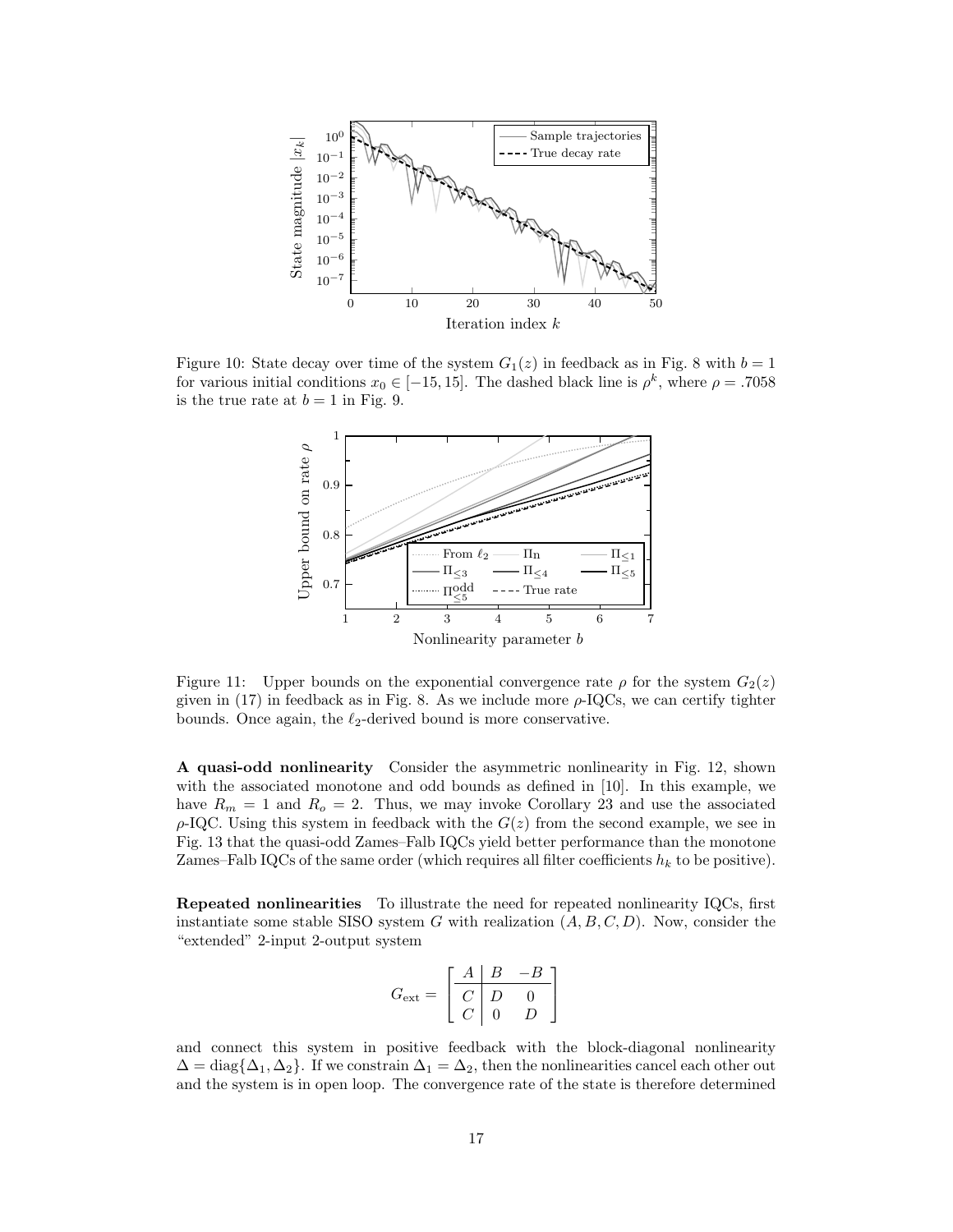

<span id="page-17-0"></span>Figure 12: Plot of the monotone and quasi-odd asymmetric nonlinearity  $\phi(x) = \max\{\arctan(x), -1\}$  with its associated bounds.



<span id="page-17-1"></span>Figure 13: Comparison of monotone Zames–Falb and quasi-odd (denoted with superscript q) Zames–Falb IQC rate certificates.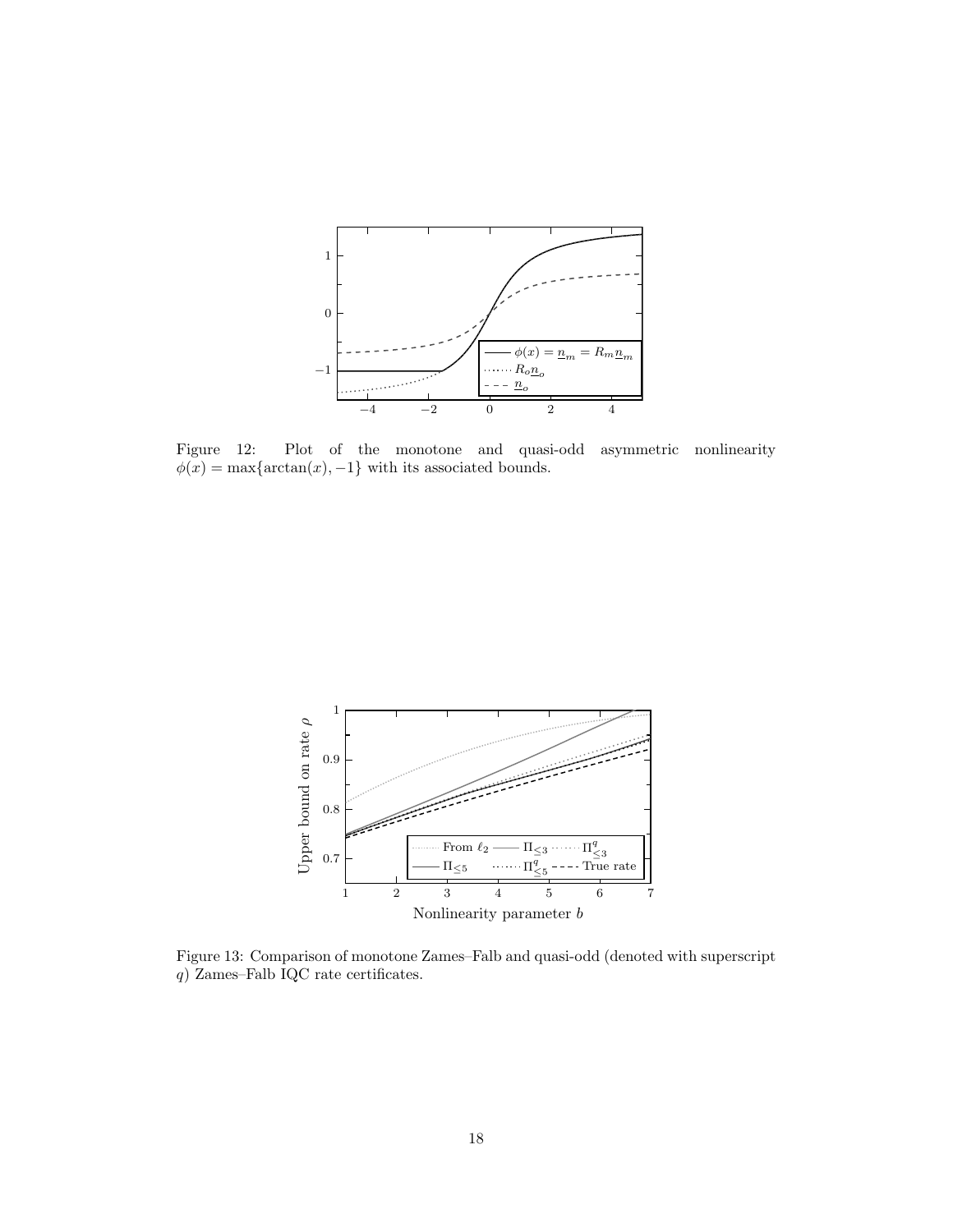by the largest magnitude eigenvalue of A. However, if our IQC does not capture that the nonlinearity is repeated and instead only assumes each individual nonlinearity is (say)  $[0, b]$ -slope restricted, then G must essentially be robust to b-norm bounded nonlinearities in the feedback loop. This will result in a worse rate certificate or even none at all (if G is made unstable by positive feedback).

Indeed, constructing  $G_{\text{ext}}$  using our previous "tight bound" example with  $b = 0.3$  leads to a rate certificate of  $\approx 0.825$  using only the odd monotone IQC; replacing it with the repeated odd monotone nonlinearity IQC gives a certificate matching the true convergence rate, 0.5.

# <span id="page-18-0"></span>8 Conclusion

IQC theory is the most general tool available for certifying robust stability of systems in feedback with unknown, uncertain, or otherwise difficult nonlinearities. As stable systems are often exponentially stable, it is reasonable to want finer control over not only stability, but also exponential decay rate.

The generalization presented herein enables the certification of robust exponential stability with precise control over the decay rate. Moreover, the library of  $\rho$ -IQCs provided shows how this approach can be applied as broadly and efficiently as the classical IQC theory.

# A Appendix

## <span id="page-18-1"></span>A.1 Proof of Proposition [5](#page-3-4)

Suppose the interconnection of Fig. [3](#page-3-3) is stable. Then there exists some  $K > 0$  such that for any choice of the signals  $e$  and  $f$  and for all  $T$ ,

<span id="page-18-2"></span>
$$
\sum_{k=0}^{T} (||w_k||^2 + ||v_k||^2) \le K \sum_{k=0}^{T} (||e_k||^2 + ||f_k||^2).
$$
 (18)

The proof will follow by carefully choosing  $e$  and  $f$  to transform Fig. [3](#page-3-3) into Fig. [1.](#page-2-0) To this end, note that  $(A, B)$  is controllable by assumption. So there exists a finite sequence of inputs  $u_0, \ldots, u_{n-1}$  and corresponding outputs  $y_0, \ldots, y_{n-1}$  that drives the state of G from  $\xi_0 = 0$  to  $\xi_n = x_0$ . Therefore, if we set

$$
e_k = \begin{cases} \rho^{-k} u_k & 0 \le k < n \\ 0 & k \ge n \end{cases}, \quad f_k = \begin{cases} -\rho^{-k} y_k & 0 \le k < n \\ 0 & k \ge n \end{cases}
$$

then we obtain  $\xi_n = x_0$  in the interconnection of Fig. [3.](#page-3-3) Moreover,  $\rho_-\circ \rho_+$  is the identity operator. It follows that for  $k \geq n$ , the two interconnections become identical and therefore  $\xi_k = x_{k-n}$ .

Substituting into [\(18\)](#page-18-2), we conclude that

<span id="page-18-3"></span>
$$
\sum_{k=0}^{T} (||w_k||^2 + ||v_k||^2) \le K \sum_{k=0}^{n-1} (||e_k||^2 + ||f_k||^2).
$$
 (19)

The right-hand side of  $(19)$  is independent of T, but  $(19)$  holds for all T so we must have

$$
\lim_{k \to \infty} ||w_k|| = 0 \quad \text{and} \quad \lim_{k \to \infty} ||v_k|| = 0.
$$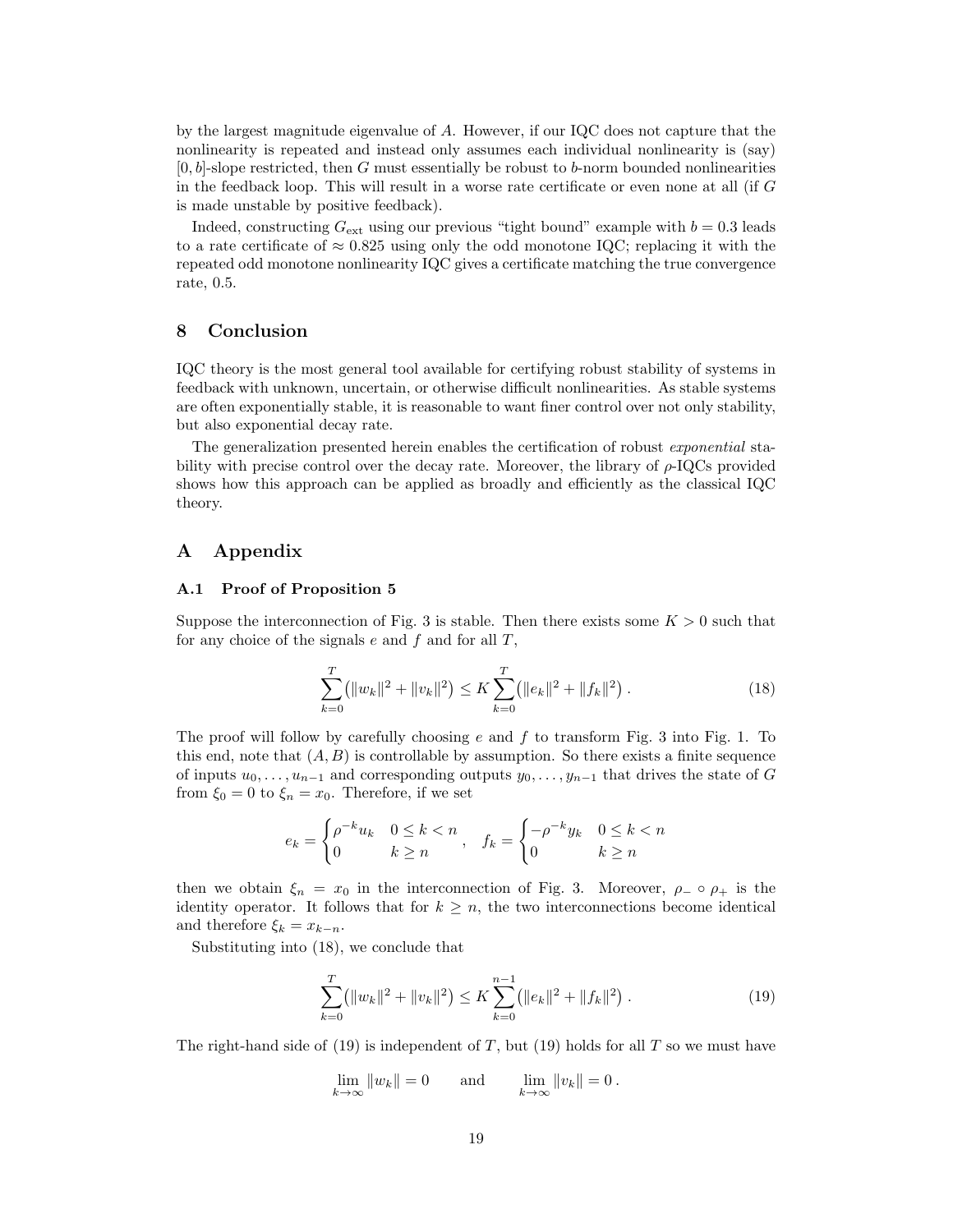For  $k \ge n$ , we have  $w_k = \rho^{-k} u_k$  and  $v_k = \rho^{-k} y_k$ . Therefore there exists some constant  $c > 0$  such that

$$
||u_k|| \le c\rho^k \quad \text{and} \quad ||y_k|| \le c\rho^k.
$$

Now  $(A, C)$  is observable by assumption, so let L be such that the eigenvalues of  $A + LC$ are all zero. Rewrite the dynamics of  $G$  as

<span id="page-19-1"></span>
$$
x_{k+1} = \bar{A}x_k + \bar{B}h_k
$$
\n<sup>(20)</sup>

<span id="page-19-2"></span>where  $\overline{A} := A + LC, \overline{B} := [LD + B - L],$  and  $h_k := [u_k^{\mathsf{T}} \quad y_k^{\mathsf{T}}]^{\mathsf{T}}$ . Iterating [\(20\)](#page-19-1), we obtain

$$
x_k = \bar{A}^k x_0 + \sum_{i=0}^{k-1} \bar{A}^{k-1-i} \bar{B} h_i.
$$
 (21)

Since all eigenvalues of  $\bar{A}$  are zero,  $\bar{A}$  is nilpotent and so  $\bar{A}^n = 0$ . For  $k \geq n$ , [\(21\)](#page-19-2) therefore becomes

$$
x_k = \sum_{i=0}^{n-1} \bar{A}^{n-1-i} \bar{B} h_{k-n+i} \, .
$$

We can now bound the state using the triangle inequality.

$$
||x_k|| \le ||\underbrace{\left(\left[\bar{A}^{n-1}\bar{B} \dots \ \bar{A}\bar{B} \ \bar{B}\right]\right)}_{\gamma} \sum_{i=k-n}^{k-1} ||h_i||
$$
  

$$
\le 2\gamma c \left(\frac{\rho^{-n}-1}{1-\rho}\right) \rho^k,
$$

and this completes the proof.

## <span id="page-19-0"></span>A.2 Proof of Theorem [21](#page-11-2) and related extensions

## <span id="page-19-5"></span>A.2.1  $[0, \infty]$ -slope restricted case

We will prove this general result by first considering the simpler case where the slope restriction is on  $[\alpha, \beta] = [0, \infty]$  and  $H(z) = \pm \gamma_l \rho^{2j} z^{-l}$  for some constants  $0 < \gamma_l \leq 1$ . Note that this choice trivially satisfies  $(11)$ , and the extensions of  $(11)$  follow for specific restrictions on  $\gamma_k$  and mixed-sign  $h_k$ . In this case, the  $\Pi$  from [\(10\)](#page-11-1) (first taking the positive sign in  $H(z)$  becomes

<span id="page-19-3"></span>
$$
\Pi = \begin{bmatrix} 0 & 1 - \gamma_j \rho^{2j} \bar{z}^{-l} \\ 1 - \gamma_l \rho^{2l} z^{-l} & 0 \end{bmatrix} \tag{22}
$$

where  $\bar{z}$  denotes the complex conjugate of z. We call [\(22\)](#page-19-3) the "off-by-l" Zames–Falb IQC. We would like to show that  $\Delta \in \mathrm{IQC}(\Pi(z), \rho)$ . Appealing to Definition [6](#page-3-5) and Remarks [11](#page-5-3) and [20,](#page-11-4) this amounts to proving that

<span id="page-19-4"></span>
$$
\sum_{k=0}^{\infty} \rho^{-2k} u_k^{\mathsf{T}} (y_k - \gamma_l \rho^{2l} y_{k-l}) \ge 0.
$$
 (23)

We will prove [\(23\)](#page-19-4) by borrowing the approach from [\[18\]](#page-26-2). If  $\Delta$  is multidimensional, we require that  $\Delta$  be the gradient of a potential function [\[11\]](#page-26-13). By the assumption that  $\Delta$  is slope-restricted on  $[0, \infty]$ , we have

$$
(\Delta(x) - \Delta(y))^{\mathsf{T}}(x - y) \ge 0 \text{ holds for all } x, y.
$$

г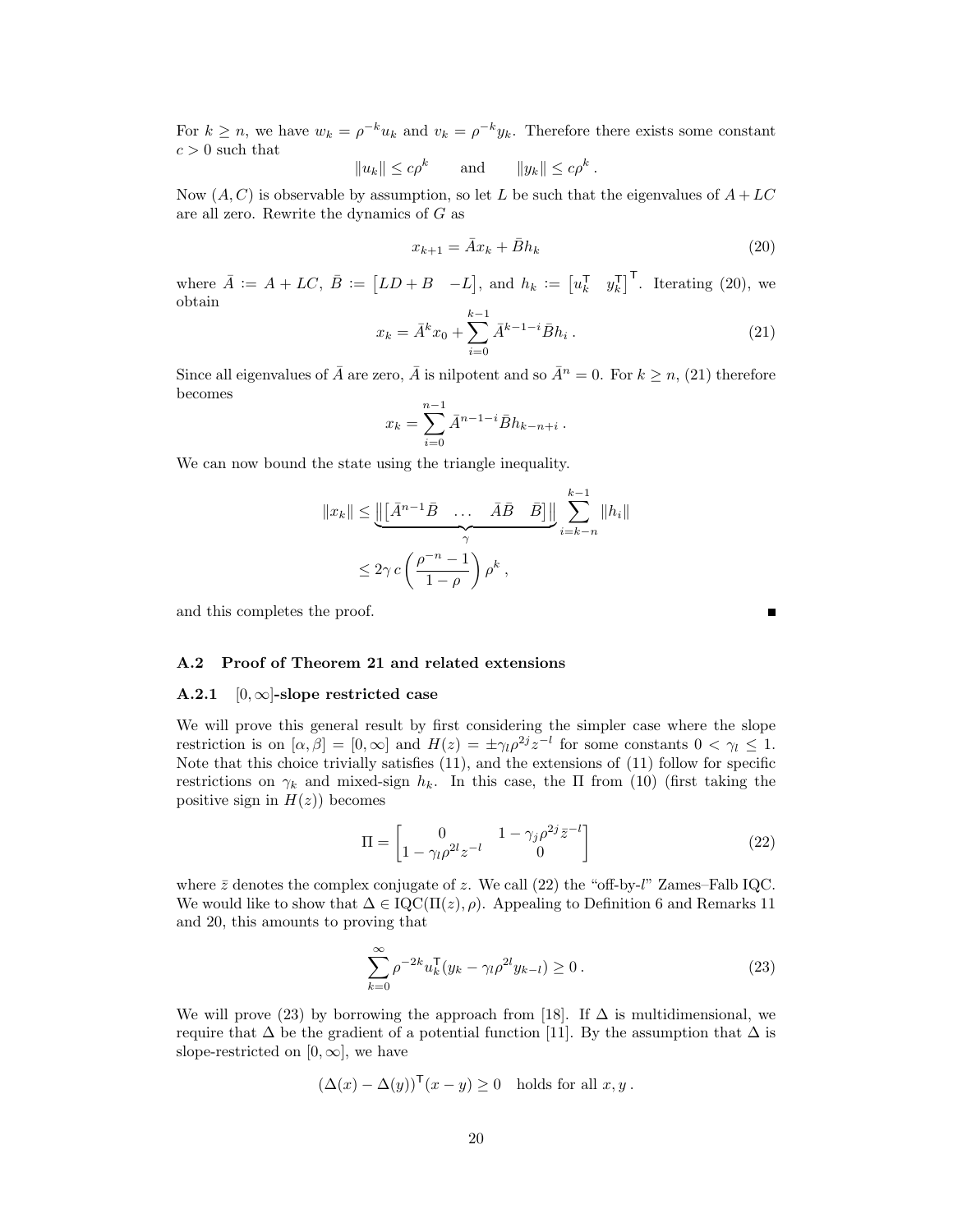In other words,  $\Delta$  is monotone. Now define the scalar function g such that  $\nabla g = \Delta$ . By Kachurovskii's theorem,  $g$  is convex and we have

$$
g(y) \ge g(x) + \Delta(x)^{\mathsf{T}}(y - x) \quad \text{for all } x, y.
$$

Moreover, setting  $(x, y) \mapsto (y_k, 0)$  or  $(x, y) \mapsto (y_k, y_{k-l})$  leads to the two inequalities:

<span id="page-20-1"></span><span id="page-20-0"></span>
$$
u_k^{\mathsf{T}} y_k \ge g(y_k) \tag{24}
$$

$$
u_k^{\mathsf{T}}(y_k - y_{k-l}) \ge g(y_k) - g(y_{k-l}). \tag{25}
$$

We will assume for simplicity that  $g(x) \geq 0$  for all x, and we will first prove the case where we take the positive sign in  $H(z)$ . Substituting [\(24\)](#page-20-0) and [\(25\)](#page-20-1) into the left-hand side of  $(23)$ , the partial sum from 0 to T is:

$$
\sum_{k=0}^{T} \rho^{-2k} u_k^{\mathsf{T}} (y_k - \gamma_l \rho^{2l} y_{k-l}) = \sum_{k=0}^{T} \rho^{-2k} \left( (1 - \gamma_l \rho^{2l}) u_k^{\mathsf{T}} y_k + \gamma_l \rho^{2l} u_k^{\mathsf{T}} (y_k - y_{k-l}) \right)
$$
  
\n
$$
\geq \sum_{k=0}^{T} \rho^{-2k} \left( (1 - \gamma_l \rho^{2l}) g(y_k) + \gamma_l \rho^{2l} (g(y_k) - g(y_{k-l})) \right)
$$
  
\n
$$
= \sum_{k=0}^{T} \rho^{-2k} \left( g(y_k) - \gamma_l \rho^{2l} g(y_{k-l}) \right)
$$
  
\n
$$
= \sum_{k=0}^{T-1} (1 - \gamma_l) \rho^{-2k} g(y_k) + \sum_{k=T-l+1}^{T} \rho^{-2k} g(y_k) \geq 0.
$$

Since each partial sum is nonnegative, the infinite sum (which must converge) is also nonnegative, and therefore we have proven [\(23\)](#page-19-4). Now, for the case where we take the negative sign in  $H(z)$ , further assume that  $\Delta$  is an odd function, which implies g is an even function. Thus, using this fact and convexity inequality for g with  $(x, y) \mapsto (y_k, -y_{k-l})$ leads to the additional inequality

$$
u_k^{\mathsf{T}}(y_k + y_{k-l}) \ge g(y_k) - g(y_{k-l}).
$$

The proof of nonnegativity of the partial sums then follows as before. Thus, a  $[0, \infty]$ -slope restricted  $\Delta$  satisfies the off-by-l  $\rho$ -IQC (and also the negative version if  $\Delta$  is assumed to be odd).

Now we consider the case of a more general  $\hat{h}(z)$ . Suppose  $\hat{h}(z) = \sum_{k=0}^{\infty} h_k z^{-k}$  where  $h_k$  satisfies  $\sum_k \gamma_k^{-1} \rho^{-2k} |h_k| \leq 1$ . Then,

$$
1 - \hat{h}(z) = 1 - \sum_{k=0}^{\infty} \gamma_k^{-1} \rho^{-2k} |h_k| + \sum_{h_k \ge 0} \gamma_k^{-1} \rho^{-2k} h_k (1 - \gamma_k \rho^{2k} z^{-k})
$$
  

$$
+ \sum_{h_k < 0} \gamma_k^{-1} \rho^{-2k} (-h_k) (1 + \gamma_k \rho^{2k} z^{-k})
$$
  

$$
= c (1 - \hat{h}_s) + \sum_{h_k \ge 0} \gamma_k^{-1} \rho^{-2k} h_k (1 - \hat{h}_k^+(z)) + \sum_{h_k < 0} \gamma_k^{-1} \rho^{-2k} (-h_k) (1 - \hat{h}_k^-(z)),
$$

where  $\hat{h}_k^{\pm}(z) = \pm \gamma_k \rho^{2k} z^{-k}$  and  $\hat{h}_s = 0$  (for illustration). Note that  $\hat{h}_k(z)$  corresponds the off-by-k Zames–Falb IQC, which we proved above is a  $\rho$ -IQC, where the negative version is only used (with corresponding negative  $h_k$ ) if  $\Delta$  is assumed to be odd. Also,  $1 - \hat{h}_s$  corresponds to the sector IQC, which is also a  $\rho$ -IQC. Now note that the general Zames–Falb IQC [\(10\)](#page-11-1) is linear in  $1 - \hat{h}$  and  $1 - \hat{h}^*$ . Therefore, since by assumption  $c \ge 0$ ,  $\Pi(z)$  is a positive linear combination of ρ-IQCs and must therefore be a ρ-IQC itself. ■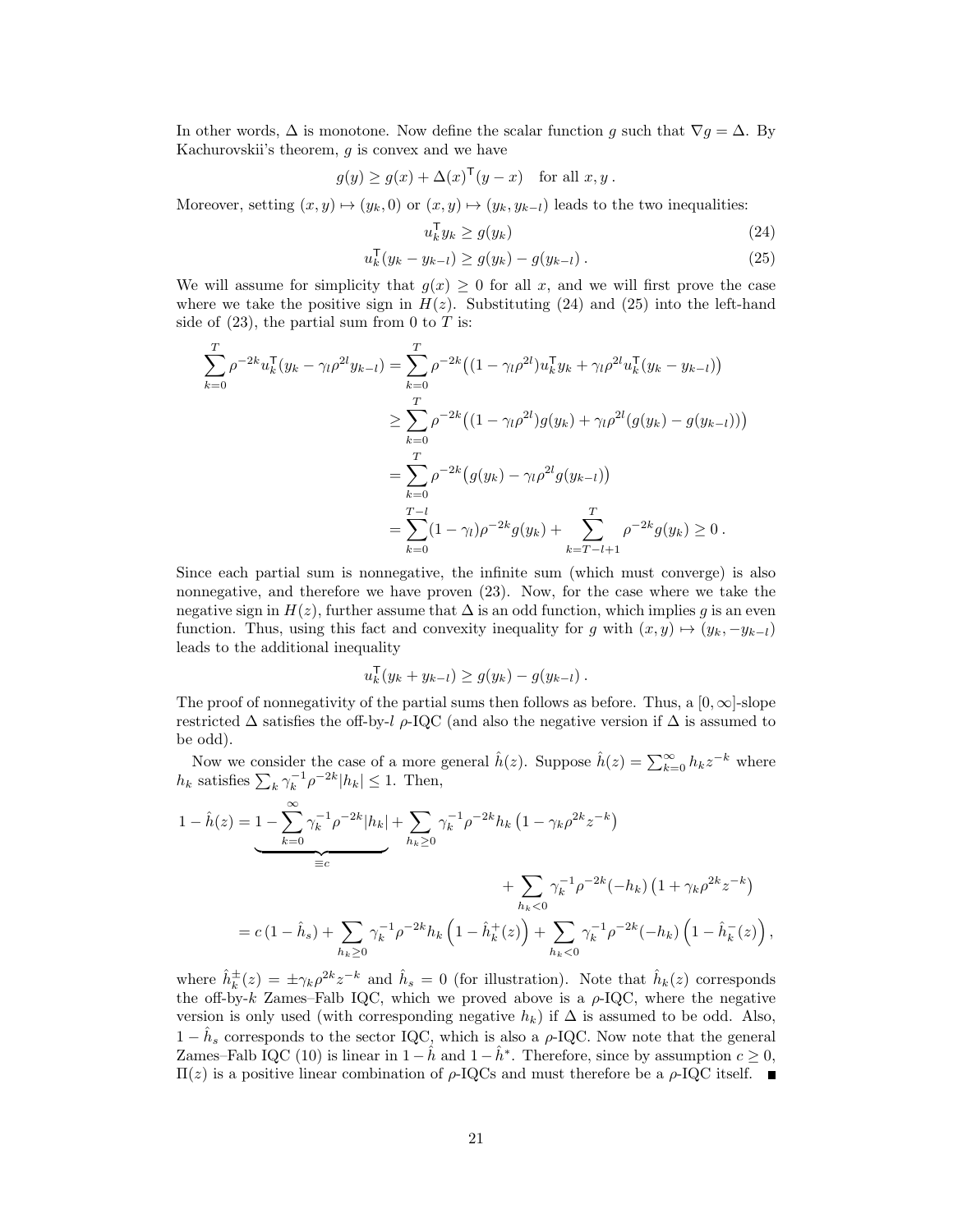## A.2.2 Specific Zames–Falb classes

We would now like to generalize this proof (or equivalently, specify further the class of nonlinearities). Now, assume that the nonlinearity  $\Delta$  can be written as  $\Delta_2 \circ \Delta_1$ ,  $\sum_{k} \gamma_k^{-1} \rho^{-2k} |h_k| \leq 1$ . Further assume that  $\Delta_2$  (which is possibly time-varying) satisfies where  $\Delta_1 \in \text{IQC}(\Pi(z), \rho)$  of the Zames–Falb type in the preceding section where

$$
(1 - \delta)u_k \le \Delta_2(u_k) \le (1 + \delta)u_k \quad \forall u_k, k
$$

or equivalently,

$$
\Delta_2(u_k) = (1 + \delta_k)u_k, \, |\delta_k| \le \delta
$$

for some  $\delta$  < 1. We would like to show under what conditions  $\Delta_2 \circ \Delta_1$  satisfies a Zames– Falb IQC with rate  $\rho$ .

To do this, we will show that  $\Delta_2 \circ \Delta_1$  satisfies the relevant off-by-l Zames–Falb  $\rho$ -IQC, which then extends to general Zames–Falb by the preceding section. As in Section [A.2.1,](#page-19-5) we would like to show that

$$
\sum_{k=0}^{\infty} \rho^{-2k} \Delta(y_k)^{\mathsf{T}} (y_k \mp \gamma_l \rho^{2l} y_{k-l}) \geq 0.
$$

Using our prescribed  $\Delta$  (taking the negative sign for simplicity), we see that each partial sum satisfies

$$
\sum_{k=0}^{T} \rho^{-2k} (1 + \delta_k) u_k^{\mathsf{T}} (y_k - \gamma_l \rho^{2l} y_{k-l}) \quad (\Delta_1(y_k) \equiv u_k)
$$
  
 
$$
\geq \sum_{k=0}^{T} \rho^{-2k} (1 + \delta_k) (g(y_k) - \gamma_l \rho^{2l} g(y_{k-l}))
$$

by the same argument from the preceding section. This is then equal to

$$
\sum_{k=0}^{T-l} (1+\delta_k - (1+\delta_{k+l})\gamma_l)\rho^{-2k}g(y_k) + \sum_{k=T-l+1}^{T} (1+\delta_k)\rho^{-2k}g(y_k).
$$

A sufficient condition for this sum to be positive is

$$
\gamma_l \le \frac{1+\delta_k}{1+\delta_{l+k}} \,\forall \, k,
$$

which is satisfied if, for example,

$$
\gamma_l \equiv \gamma \leq \frac{1-\delta}{1+\delta} \, .
$$

If so, the partial sums converge and so does the infinite sum. Again, if we further assume that  $\Delta_1$  is odd, the negative off-by-l IQC is also satisfied. The argument for general  $H(z)$ follows as before. Е

Proofs for specific classes of nonlinearities in the literature correspond to specific choices of  $\gamma_k$  and  $\delta_k$ . These are summarized in Table [1.](#page-22-1)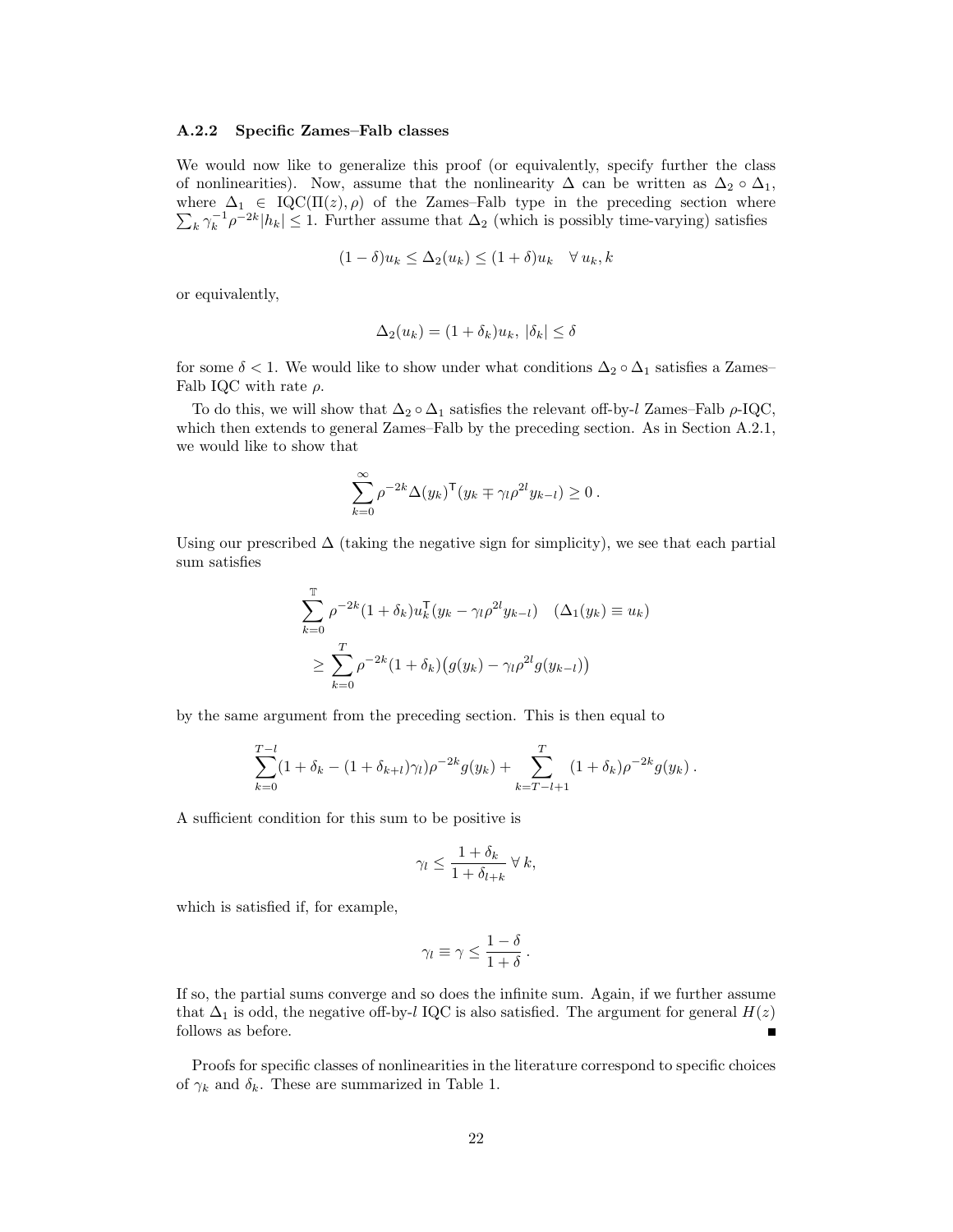| <b>Type</b>                         | $\delta_k$                                                     | $\gamma_k$                                           | <b>Notes</b>                                                                                            |
|-------------------------------------|----------------------------------------------------------------|------------------------------------------------------|---------------------------------------------------------------------------------------------------------|
| $[0,\infty]$ -slope restricted      |                                                                |                                                      |                                                                                                         |
| $[\alpha, \beta]$ -slope restricted |                                                                |                                                      | Loop transformation<br>$(y, u) \mapsto (\beta y - u, u - \alpha y)$                                     |
| Noisy composition                   |                                                                |                                                      |                                                                                                         |
| Stiction (slope $1/\varepsilon$ )   |                                                                | $1-\delta$<br>$\overline{1+\delta}$                  |                                                                                                         |
| Quasi-monotone/odd                  | $R_m - 1$ $R_o - 1$<br>$\overline{R_m+1}$ , $\overline{R_o+1}$ | $R_m^{-1}, h_k \geq 0$<br>$R_{\alpha}^{-1}, h_k < 0$ | Notational change in def.<br>from [10]: $\underline{n}_{*} \mapsto \frac{2}{R_{*}+1} \underline{n}_{*}$ |

<span id="page-22-1"></span>Table 1: Variable Choices for Specific Zames–Falb Proofs

## <span id="page-22-0"></span>A.3 Proof of Theorem [25](#page-13-1)

We begin with an elementary lemma; a similar one is used in  $[6]$  for the proof of  $(24)$ .

<span id="page-22-2"></span>**Lemma 27.** For a repeated monotone nondecreasing nonlinearity  $\Delta$  and with  $u = \Delta(y)$ , we have that

$$
u^{(i)}y^{(j)} + u^{(j)}y^{(i)} \le u^{(i)}y^{(i)} + u^{(j)}y^{(j)},
$$

and if  $\phi$  is odd,

$$
|u^{(i)}y^{(j)} + u^{(j)}y^{(i)}| \leq u^{(i)}y^{(i)} + u^{(j)}y^{(j)},
$$

for all indices i, j.

**Proof.** Assume without loss of generality that  $y^{(i)} \geq y^{(j)}$ . By monotonicity and the fact that the nonlinearity is repeated, we must have that  $u^{(i)} \ge u^{(j)}$ . Thus:

$$
(u^{(i)} - u^{(j)})(y^{(i)} - y^{(j)}) \ge 0.
$$

If  $\phi$  is odd, then the second equation is proven by also observing that  $[u^{(i)}, -u^{(j)}]^\mathsf{T} = \Delta([y^{(i)}, -y^{(j)}]^\mathsf{T})$  implies  $(u^{(i)} + u^{(j)})(y^{(i)} + y^{(j)}) \geq 0$ .

Let  $E_{ij}$  denote the standard basis matrix. Now, given a diagonally dominant matrix Γ, define the following symmetric matrices:

$$
\tilde{\Gamma}_{ij} = \Gamma_{ij}(E_{ij} + E_{ji}) + (|\Gamma_{ij}| + 1)(E_{ii} + E_{jj}), \ i \neq j
$$
\n
$$
\tilde{\Gamma}_{ii} = E_{ii}
$$
\n
$$
\tilde{H}_{ij}^l(z) = \rho^{2l} z^{-l} (E_{ij} + E_{ji}), \ i \neq j
$$
\n
$$
\tilde{H}_{ii}^l(z) = \rho^{2l} z^{-l} E_{ii}.
$$

**Proposition 28.**  $\Delta$  satisfies the "(i, j) off-by-l  $\rho$ -IQC" defined by

$$
\Pi = \begin{bmatrix} 0 & \tilde{\Gamma}_{ij} - \tilde{H}_{ij}^l \\ \tilde{\Gamma}_{ij} - \tilde{H}_{ij}^l & 0 \end{bmatrix}
$$

for all  $\rho$  in  $(0, 1]$ .

**Proof.** As before, assume the  $\phi$  is the gradient of a potential function f. For notational convenience, define the following symbols:

$$
d_k = u_k^{(i)} y_k^{(i)} + u_k^{(j)} y_k^{(j)}
$$
  
\n
$$
c_k = u_k^{(j)} y_k^{(i)} + u_k^{(i)} y_k^{(j)}
$$
  
\n
$$
p_k^{(i)} = u_k^{(j)} y_{k-l}^{(i)} + u_k^{(i)} y_{k-l}^{(j)}
$$
  
\n
$$
f_k = f(y_k^{(i)}) + f(y_k^{(j)})
$$
.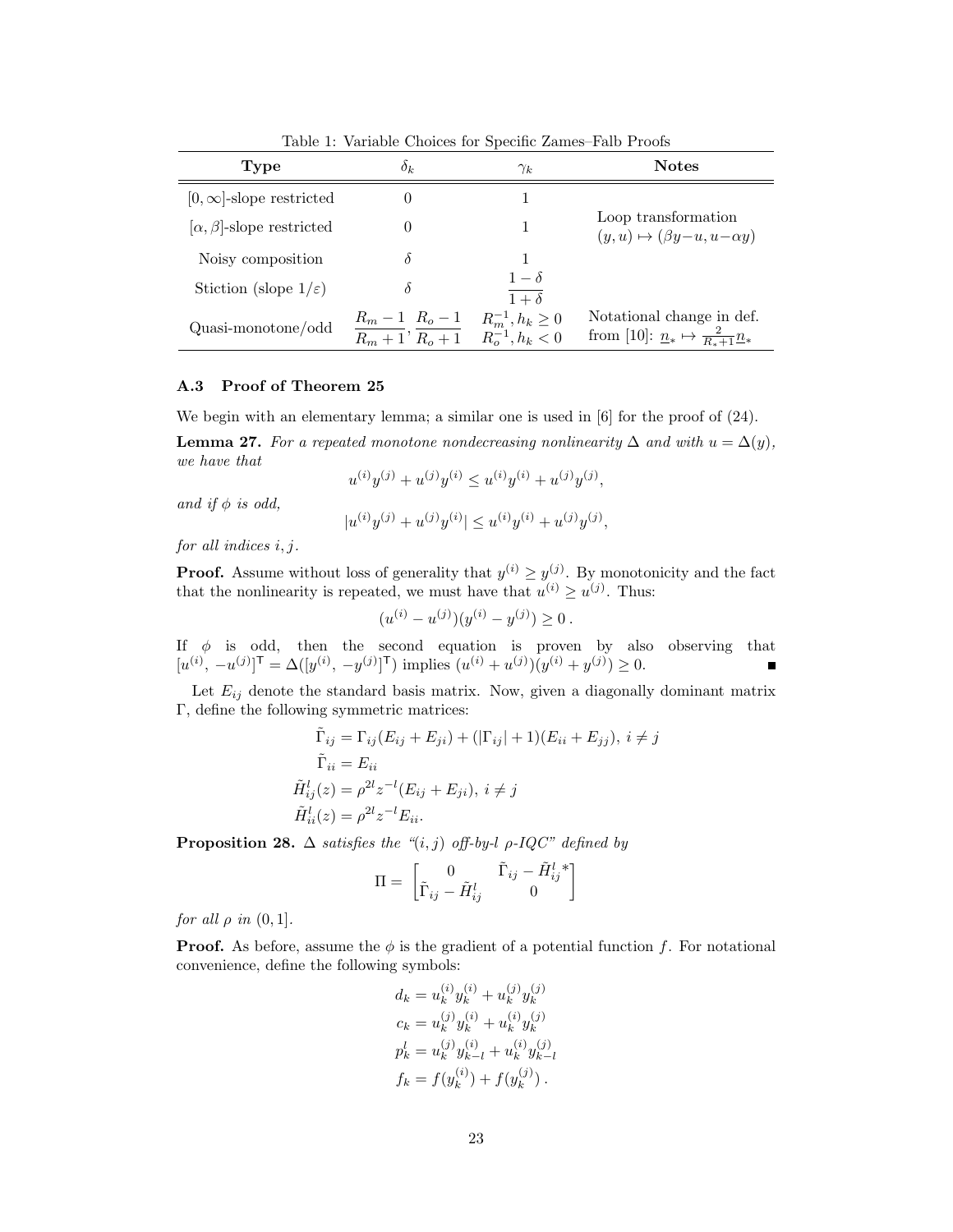Using convexity and the fact that the nonlinearity is repeated, we can obtain the inequalities

$$
d_k - p_k^l \ge f_k - f_{k-l}
$$
  

$$
d_k \ge f_k.
$$

Then:

$$
\sum_{k=0}^{T} \rho^{-2k} u_k^{\mathsf{T}} (\tilde{\Gamma}_{ij} - \tilde{H}_{ij}^l) y_k
$$
\n
$$
= \sum_{k=0}^{T} \rho^{-2k} |\Gamma_{ij}| (d_k - c_k) + \sum_{k=0}^{T} \rho^{-2k} ((1 - \rho^{2l}) d_k + \rho^{2l} (d_k - p_k^{ij,l}))
$$
\n
$$
\geq \sum_{k=0}^{T} \rho^{-2k} |\Gamma_{ij}| (d_k - c_k) + \sum_{k=0}^{T} \rho^{-2k} ((1 - \rho^{2l}) f_k + \rho^{2l} (f_k - f_{k-l})).
$$

The first sum is nonnegative by Lemma [27](#page-22-2) and the second sum is nonnegative by the same arguments as in Appendix [A.2.1.](#page-19-5)

We will now show that for a  $(\rho, H)$ -diagonally dominant matrix Γ, the  $\rho$ -IQC defined by

$$
\Pi = \begin{bmatrix} 0 & \Gamma - \hat{H}^* \\ \Gamma - \hat{H} & 0 \end{bmatrix}
$$

is a positive combination of satisfied  $\rho$ -IQCs and is thus a satisfied  $\rho$ -IQC. Toward this end:

$$
\Gamma - \hat{H}(z) = \Gamma - \sum_{j \leq i,k} \rho^{-2k} H_{ij,k} \tilde{\Gamma}_{ij} + \left[ \sum_{j \leq i,k} \rho^{-2k} H_{ij,k} (\tilde{\Gamma}_{ij} - \tilde{H}_{ij}^k(z)) \right].
$$

The term in brackets is a nonnegative linear combination of satified IQCs, so let us focus on the first term:

$$
Q \triangleq \Gamma - \sum_{i \le j,k} \rho^{-2k} H_{ij,k} \tilde{\Gamma}_{ij}
$$
  
= 
$$
\begin{cases} \Gamma_{ii} - \sum_{k} \left[ \sum_{j=1, j \ne i}^{n} \rho^{-2k} H_{ij,k}(|\Gamma_{ij}| + 1) + \rho^{-2k} H_{ii,k} \right] \\ (ii \text{ indices}) \\ (1 - \sum_{k} \rho^{-2k} H_{ij,k}) \Gamma_{ij} \\ (ij \text{ indices}). \end{cases}
$$

We will now show that this constant matrix  $Q$  is diagonally dominant:

$$
Q_{ii} - \sum_{j=1, j \neq i}^{n} |Q_{ij}| = \Gamma_{ii} - \sum_{k} \left( \sum_{j=1, j \neq i}^{n} \rho^{-2k} H_{ij,k}(|\Gamma_{ij}| + 1) + \rho^{-2k} H_{ii,k} \right) - \sum_{j=1, j \neq i}^{n} (1 - \sum_{k} \rho^{-2k} H_{ij,k}) |\Gamma_{ij}|
$$

$$
= \Gamma_{ii} - \sum_{j=1, j \neq i}^{n} |\Gamma_{ij}| - \sum_{j=1}^{n} \sum_{k} \rho^{-2k} H_{ij,k} \ge 0
$$

by the assumption that  $\Gamma$  is  $(\rho, H)$ -diagonally dominant. Similar modifications to the assumptions and proof hold for odd and  $[\alpha, \beta]$ -sector nonlinearities. Also, note that in the case of diagonal (but not necessarily repeating)  $\Delta$ , Lemma [27](#page-22-2) will not hold in general. Thus, considering where it is used in the proof, we would need to constrain  $\Gamma$  and H to be diagonal.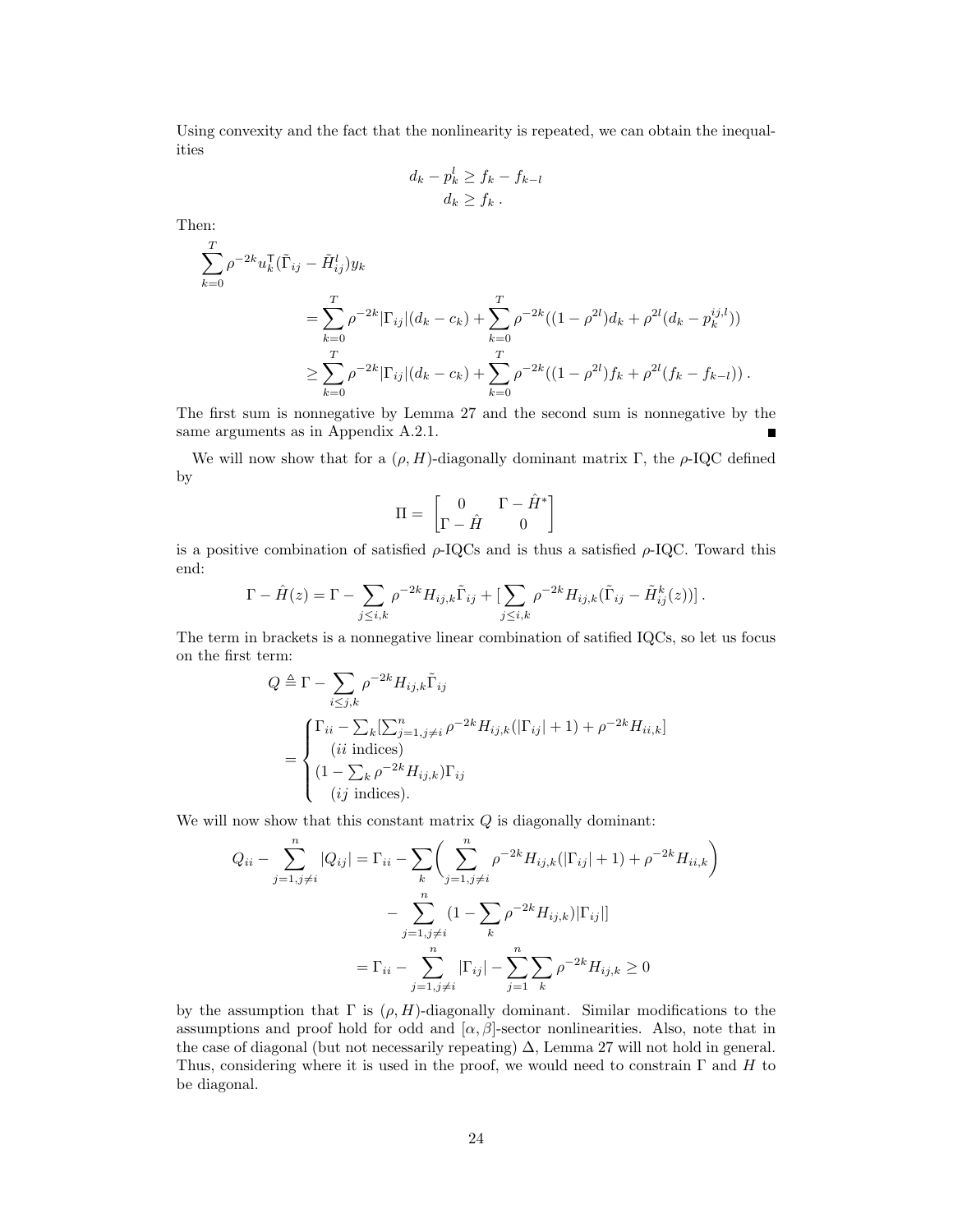## <span id="page-24-0"></span>A.4 Computational considerations

## A.4.1 Homogeneity

We may leverage the structure of the repeated Zames–Falb  $\rho$ -IQCs to reduce the size and complexity of the LMI [\(5\)](#page-6-0).

Proposition 29. (Homogeneity simplification) If we are searching over a combination of repeated Zames–Falb IQCs with fixed  $\alpha, \beta, \rho$  and varying over  $\Gamma$  and H matrices, and fixed non-Zames–Falb  $\rho$ -IQCs, i.e.

$$
\Pi_A = \left\{ \sum_{\theta=1}^n \lambda_{\theta} \Pi_{ZF}(\Gamma_{\theta}, H_{\theta}) + \sum_{\delta=1}^r \lambda_{\delta} \Pi_{\delta} \mid \lambda_{\theta} \ge 0, \lambda_{\delta} \ge 0, \Gamma_{\theta} \text{ is } (\rho, H_{\theta}) \text{-diag. dom.} \right\}.
$$

Then, searching over the associated LMI is equivalent to searching over

$$
\Pi_A = \left\{ \sum_{\theta=1}^n \lambda_{\theta} \Pi_{ZF}(\Gamma_{\theta}, H_{\theta}) + \sum_{\delta=1}^r \lambda_{\delta} \Pi_{\delta} \mid \lambda_{\theta} \ge 0, \lambda_{\delta} \ge 0, \Gamma_{\theta} \text{ is } (\rho, H_{\theta}) \text{-diag. dom.} \right\}.
$$

That is,  $\Pi_A = \Pi_B$ .

**Proof.**  $\Pi_B \subseteq \Pi_A$  is immediate. To check the other direction, first assume  $\sum_{\theta} \lambda_{\theta} = \Lambda > 0$ (the  $\Lambda = 0$  case is trivial).

Now, note that, due to the linearity of the repeated Zames–Falb IQC in terms of Γ and H, see that

$$
\sum_{\theta=1}^n \lambda_{\theta} \Pi_{ZF}(\Gamma_{\theta}, H_{\theta}) = \Lambda \Pi_{ZF} \left( \frac{\sum_{\theta} \lambda_{\theta} \Gamma_{\theta}}{\Lambda}, \frac{\sum_{\theta} \lambda_{\theta} H_{\theta}}{\Lambda} \right) .
$$

All that remains is to check that the diagonal dominance definitions are satisfied; two require care. First, the filter condition on  $H$ :

$$
\sum_{k} \rho^{-2k} \left| \frac{\sum_{\theta} \lambda_{\theta} H_{ij,k}^{\theta}}{\Lambda} \right| \leq \sum_{k} \rho^{-2k} \frac{\sum_{\theta} \lambda_{\theta} |H_{ij,k}^{\theta}|}{\Lambda}
$$

$$
= \frac{\sum_{\theta} \lambda_{\theta}}{\Lambda} \sum_{k} \rho^{-2k} |H_{ij,k}^{\theta}|
$$

$$
\leq \frac{\sum_{\theta} \lambda_{\theta}}{\Lambda} \quad \text{(by assumption)}
$$

$$
= 1.
$$

Second, the main diagonal dominance condition:

$$
\frac{\sum_{\theta} \lambda_{\theta} \Gamma_{ii}^{\theta}}{\Lambda} - \sum_{j=1, j \neq i}^{n} \left| \frac{\sum_{\theta} \lambda_{\theta} \Gamma_{ij}^{\theta}}{\Lambda} \right| - \sum_{j=1}^{n} \sum_{k} \rho^{-2k} \left| \frac{\sum_{\theta} \lambda_{\theta} H_{ij,k}^{\theta}}{\Lambda} \right|
$$
  
\n
$$
\geq \frac{\sum_{\theta} \lambda_{\theta} \Gamma_{ii}^{\theta}}{\Lambda} - \frac{\sum_{\theta} \lambda_{\theta}}{\Lambda} \sum_{j=1, j \neq i}^{n} |\Gamma_{ij}^{\theta}| - \frac{\sum_{\theta} \lambda_{\theta}}{\Lambda} \sum_{j=1}^{n} \sum_{k} \rho^{-2k} |H_{ij,k}^{\theta}|
$$
  
\n
$$
= \Lambda^{-1} \sum_{\theta} \lambda_{\theta} \left( \Gamma_{ii}^{\theta} - \sum_{j=1, j \neq i}^{n} |\Gamma_{ij}^{\theta}| - \sum_{j=1}^{n} \sum_{k} \rho^{-2k} |H_{ij,k}^{\theta}| \right)
$$
  
\n
$$
\geq 0, \text{ by assumption.}
$$

The non-Zames–Falb IQCs carry straight through in both directions. Thus,  $\sum_{\theta=1}^n \lambda_{\theta} \Pi_{ZF}(\Gamma_{\theta}, H_{\theta}) + \sum_{\delta} \lambda_{\delta} \Pi_{\delta} \in \Pi_A$ , and therefore  $\Pi_A = \Pi_B$ .  $\blacksquare$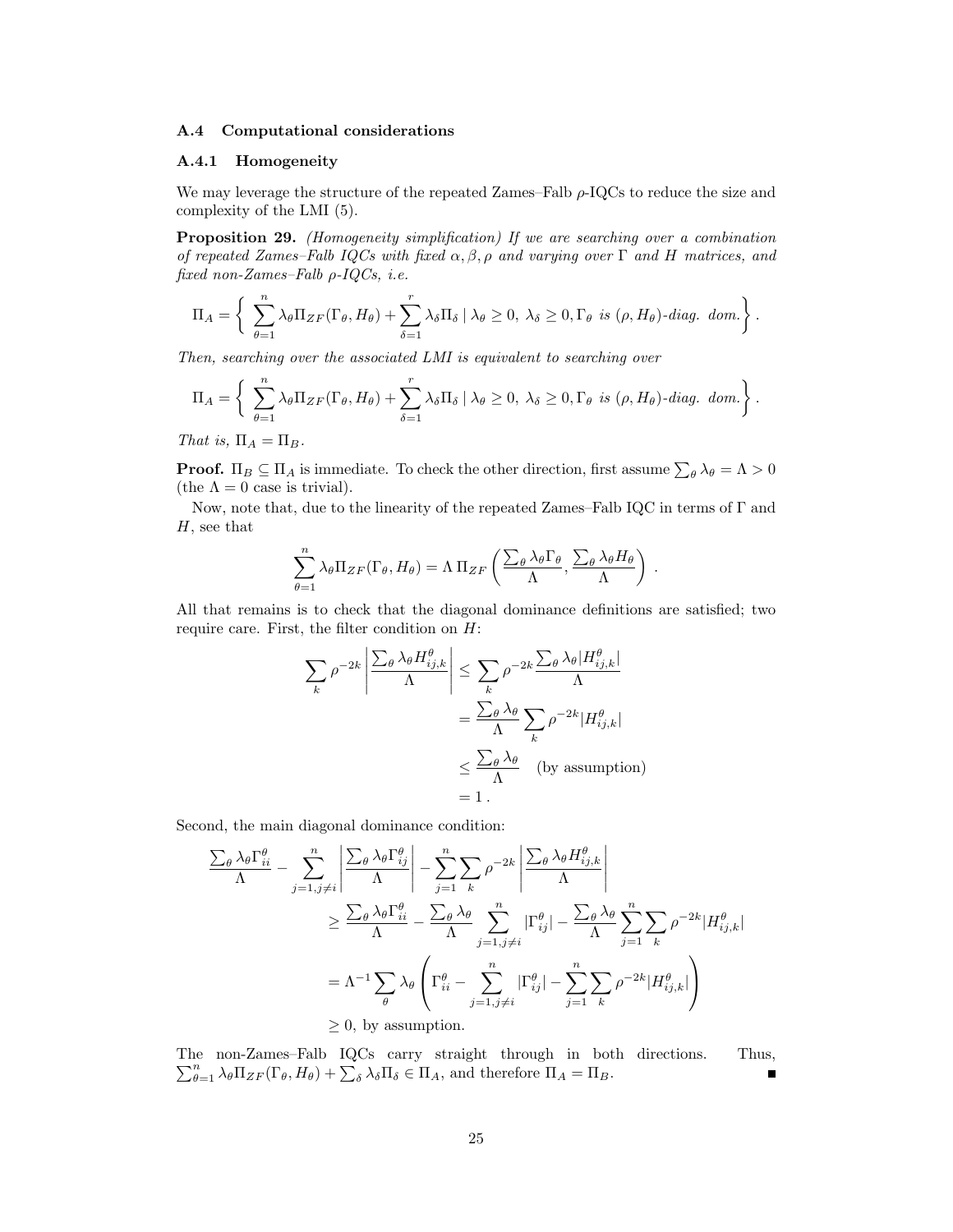## A.4.2 Convexification for repeated nonlinearities

For repeated nonlinearities, the main LMI [\(5\)](#page-6-0) with constraints can be written as

$$
\min_{P,\lambda,\Gamma,H} 0
$$
\ns.t.  $\mathcal{A}(P) + \lambda \mathcal{M}(\Gamma, H) \prec 0$   
\n $P \succeq 0$   
\n $\lambda \geq 0$   
\n $\Gamma_{ii} \geq 0, \forall i$   
\n $\Gamma_{ij} \leq 0, \forall i \neq j$   
\n $H_{ij,k} \geq 0, \forall i, j, k$   
\n
$$
\sum_{k=0}^{\infty} \rho^{-2k} |H_{ij,k}| \leq 1, \forall i, j
$$
  
\n $\Gamma_{ii} \geq \sum_{j=1, j \neq i}^{n} |\Gamma_{ij}| + \sum_{j=1}^{n} \sum_{k=0}^{\infty} \rho^{-2k} |H_{ij,k}|,$ 

for some known linear functions  $\mathcal{A}, \mathcal{M}$  (note that the latter is linear in the pair  $[\Gamma, H]$ ). This problem is not immediately convex, due to the product of  $\lambda$  and  $[\Gamma, H]$ . However, this program is indeed equivalent to the convex problem

 $\forall i$ 

$$
\min_{\tilde{P}, \zeta, \tilde{\Gamma}, \tilde{H}} 0
$$
\ns.t.  $\mathcal{A}(\tilde{P}) + \mathcal{M}(\tilde{\Gamma}, \tilde{H}) \le -I$   
\n $\tilde{P} \succeq 0$   
\n $\zeta > 0$   
\n $\tilde{\Gamma}_{ii} \ge 0, \forall i$   
\n $\tilde{\Gamma}_{ij} \le 0, \forall i \ne j$   
\n $\tilde{H}_{ij,k} \ge 0, \forall i, j, k$   
\n
$$
\sum_{k=0}^{\infty} \rho^{-2k} |\tilde{H}_{ij,k}| \le \zeta, \forall i, j
$$
  
\n $\tilde{\Gamma}_{ii} \ge \sum_{j=1, j \ne i}^n |\tilde{\Gamma}_{ij}| + \sum_{j=1}^n \sum_{k=0}^{\infty} \rho^{-2k} |\tilde{H}_{ij,k}|, \forall i.$ 

In practice, it is helpful to replace  $\leq -I$  with  $\leq -tI$  and maximize over t, while placing upper bounds on  $\zeta$  and  $t$ .

# References

- <span id="page-25-2"></span>[1] P. Apkarian and D. Noll. IQC analysis and synthesis via nonsmooth optimization. Systems & Control Letters, 55(12):971–981, 2006.
- <span id="page-25-0"></span>[2] R. Boczar, L. Lessard, and B. Recht. Exponential convergence bounds using integral quadratic constraints. In IEEE Conference on Decision and Control, pages 7516–7521, 2015.
- <span id="page-25-1"></span>[3] S. Boyd and L. El Ghaoui. Method of centers for minimizing generalized eigenvalues. Linear algebra and its applications, 188:63–111, 1993.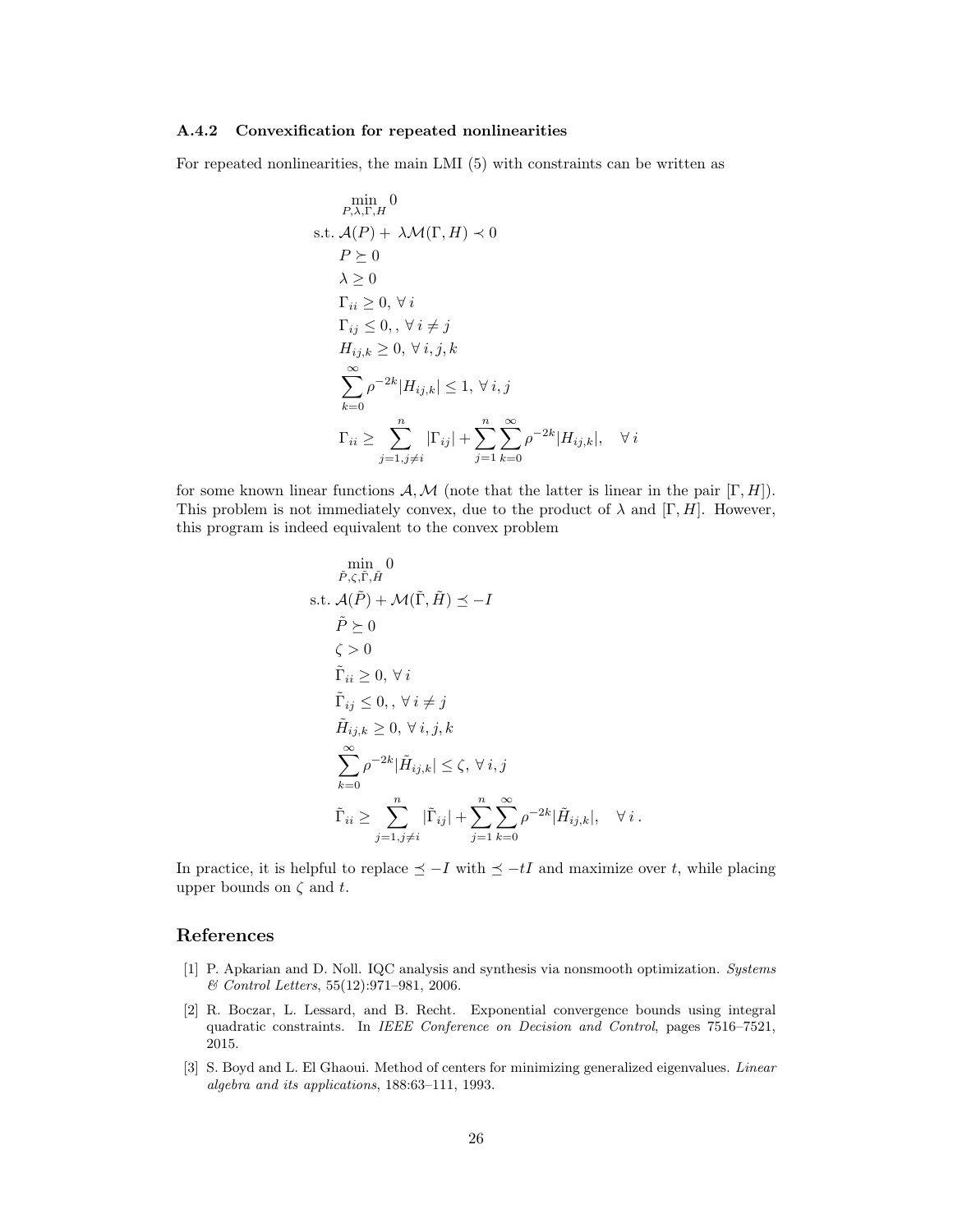- <span id="page-26-12"></span>[4] S. P. Boyd, L. El Ghaoui, E. Feron, and V. Balakrishnan. Linear matrix inequalities in system and control theory, volume 15. SIAM, 1994.
- <span id="page-26-6"></span>[5] M. Corless and G. Leitmann. Bounded controllers for robust exponential convergence. Journal of Optimization Theory and Applications, 76(1):1–12, 1993.
- <span id="page-26-16"></span>[6] F. D'Amato, M. A. Rotea, A. Megretski, and U. Jönsson. New results for analysis of systems with repeated nonlinearities. Automatica,  $37(5)$ :739–747, 2001.
- <span id="page-26-1"></span>[7] J. Doyle. Analysis of feedback systems with structured uncertainties. IEE Proc., Part D, 129(6):242–250, 1982.
- <span id="page-26-17"></span>[8] M. Grant and S. Boyd. Graph implementations for nonsmooth convex programs. In V. Blondel, S. Boyd, and H. Kimura, editors, Recent Advances in Learning and Control, Lecture Notes in Control and Information Sciences, pages 95–110. Springer-Verlag Limited, 2008. [http://stanford.edu/~boyd/graph\\_dcp.html](http://stanford.edu/~boyd/graph_dcp.html).
- <span id="page-26-18"></span>[9] M. Grant and S. Boyd. CVX: Matlab software for disciplined convex programming, version 2.1. <http://cvxr.com/cvx>, 2014.
- <span id="page-26-15"></span>[10] W. P. Heath, J. Carrasco, and D. A. Altshuller. Stability analysis of asymmetric saturation via generalised Zames–Falb multipliers. In IEEE Conference on Decision and Control, pages 3748–3753, Dec 2015.
- <span id="page-26-13"></span>[11] W. P. Heath and A. G. Wills. Zames–Falb multipliers for quadratic programming. In IEEE Conference on Decision and Control, pages 963–968, 2005.
- <span id="page-26-9"></span>[12] B. Hu and P. Seiler. Exponential decay rate conditions for uncertain linear systems using integral quadratic constraints. IEEE Transactions on Automatic Control, 61(11):3631–3637, 2016.
- <span id="page-26-3"></span>[13] J. Jerez, P. Goulart, S. Richter, G. Constantinides, E. Kerrigan, and M. Morari. Embedded online optimization for model predictive control at megahertz rates. IEEE Transactions on Automatic Control, 59(12):3238–3251, 2014.
- <span id="page-26-8"></span>[14] U. Jönsson. A nonlinear Popov criterion. In IEEE Conference on Decision and Control, volume 4, pages 3523–3527, 1997.
- <span id="page-26-19"></span>[15] H. K. Khalil. Nonlinear systems (3rd edition). Prentice Hall, 2002.
- <span id="page-26-7"></span>[16] K. Konishi and H. Kokame. Robust stability of Lure systems with time-varying uncertainties: A linear matrix inequality approach. International Journal of Systems Science, 30(1):3–9, 1999.
- <span id="page-26-4"></span>[17] N. Kottenstette and P. J. Antsaklis. Relationships between positive real, passive dissipative, & positive systems. In American Control Conference, pages 409–416, 2010.
- <span id="page-26-2"></span>[18] L. Lessard, B. Recht, and A. Packard. Analysis and design of optimization algorithms via integral quadratic constraints. SIAM Journal on Optimization, 26(1):57–95, 2016.
- <span id="page-26-0"></span>[19] A. Megretski and A. Rantzer. System analysis via integral quadratic constraints. IEEE Transactions on Automatic Control, 42(6):819–830, 1997.
- <span id="page-26-11"></span>[20] A. Rantzer. On the Kalman–Yakubovich–Popov lemma. Systems & Control Letters, 28(1):7– 10, 1996.
- <span id="page-26-14"></span>[21] A. Rantzer. Friction analysis based on integral quadratic constraints. International Journal of Robust and Nonlinear Control, 11(7):645–652, 2001.
- <span id="page-26-5"></span>[22] A. Rantzer and A. Megretski. System analysis via integral quadratic constraints, part II. Technical Report ISRN LUTFD2/TFRT- -7559- -SE, Department of Automatic Control, Lund University, Sweden, 1997.
- <span id="page-26-10"></span>[23] M. G. Safonov and V. V. Kulkarni. Zames–Falb multipliers for MIMO nonlinearities. In American Control Conference, volume 6, pages 4144–4148, 2000.
- <span id="page-26-20"></span>[24] C. Scherer. Lecture notes for the course "linear matrix inequalities in control". [http:](http://www.dcsc.tudelft.nl/~cscherer/lmi/lec5.pdf) [//www.dcsc.tudelft.nl/~cscherer/lmi/lec5.pdf](http://www.dcsc.tudelft.nl/~cscherer/lmi/lec5.pdf). Accessed on March 22, 2015.